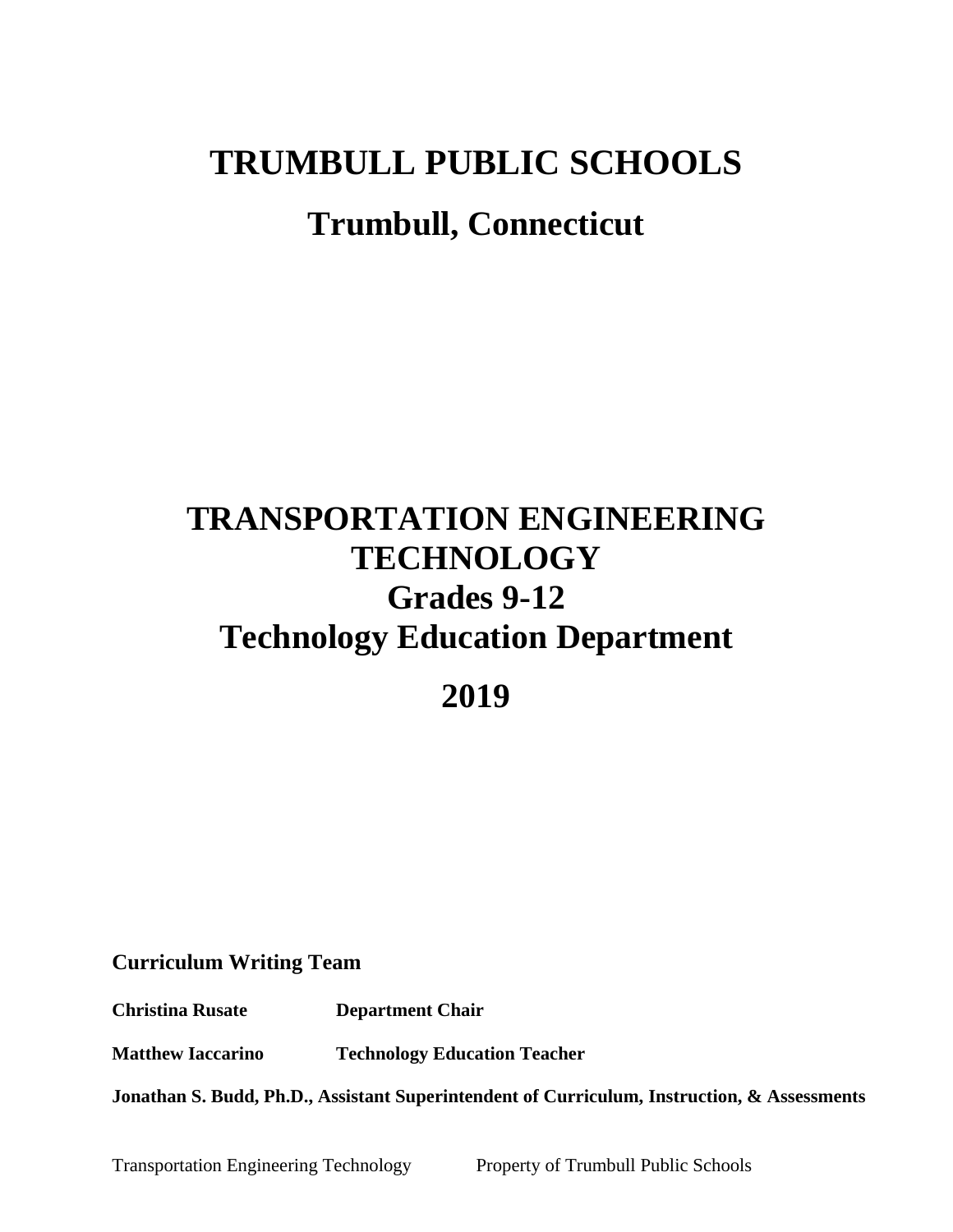## **Transportation Engineering Technology** Grades 9-12 **Table of Contents**

| 2              |
|----------------|
| $\overline{2}$ |
| $\overline{2}$ |
| 3              |
| 3              |
| $\overline{4}$ |
| 5              |
| 6              |
| -7             |
|                |
| -10            |
|                |
|                |
|                |
|                |
|                |
|                |

The Trumbull Board of Education will continue to take Affirmative Action to ensure that no persons are discriminated against in its employment.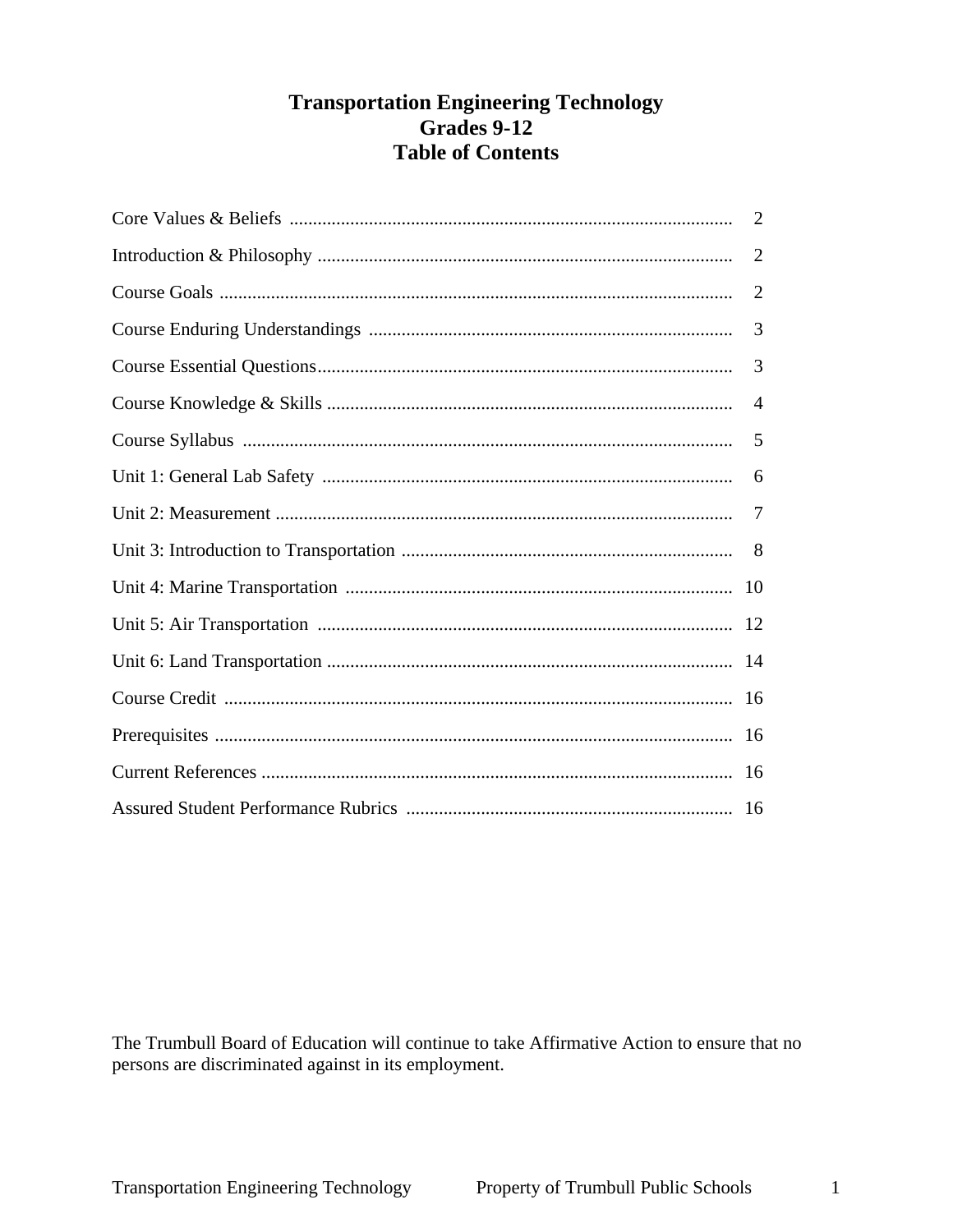#### **CORE VALUES AND BELIEFS**

The Trumbull High School community engages in an environment conducive to learning which believes that all students will **read and write effectively**, therefore communicating in an articulate and coherent manner. All students will participate in activities **that present problemsolving through critical thinking**. Students will use technology as a tool applying it to decision making. We believe that by fostering self-confidence, self-directed and student-centered activities, we will promote **independent thinkers and learners**. We believe **ethical conduct** to be paramount in sustaining the welcoming school climate that we presently enjoy.

Approved 8/26/2011

#### **INTRODUCTION & PHILOSOPHY**

Transportation is much more than the typical cars, planes, and boats everyone always thinks of. In the modern world where technology is always changing, so are the ways we move. There is a lot more to transportation these days besides internal combustion engines powering vehicles. There are electric cars, Segways, even maglev trains capable of traveling 300mph. Even the way we communicate has advanced from snail mail and floppy disks, to text messages and e-mails.

Transportation Engineering Technology allows students to study a cross-section of transportation technology topics, including the vehicles and infrastructure systems needed to move people and goods. Students will explore the areas of land, marine, and air transportation and their social, environmental, and economic impact. Students will research and use engineering concepts to construct projects that relate to each form of transportation. Possible projects include scalemodel boats, hovercrafts, gliders, CO<sup>2</sup> dragsters, and more. Alternative energy transportation systems and power systems are investigated as part of the overall picture of transportation.

#### **COURSE GOALS**

The following course goals derive from the 2014 Connecticut Technology Education Standards.

| ENG.02        | Use the design process to solve problems by creating and refining prototypes.                                                                               |
|---------------|-------------------------------------------------------------------------------------------------------------------------------------------------------------|
| ENG.03        | Ensure quality control using the major components of manufacturing processes<br>including measurement systems, tools, and instruments to produce a product. |
| ENG.05        | Works collaboratively in engineering teams throughout the design process.                                                                                   |
| <b>ENG.06</b> | Use engineering equipment, laboratory materials, and tools appropriately and<br>safely.                                                                     |
| TRAN.01       | Identify how historical, social, economic, environmental, and government<br>regulations impact transportation technology.                                   |
| TRAN.02       | Define transportation technology systems.                                                                                                                   |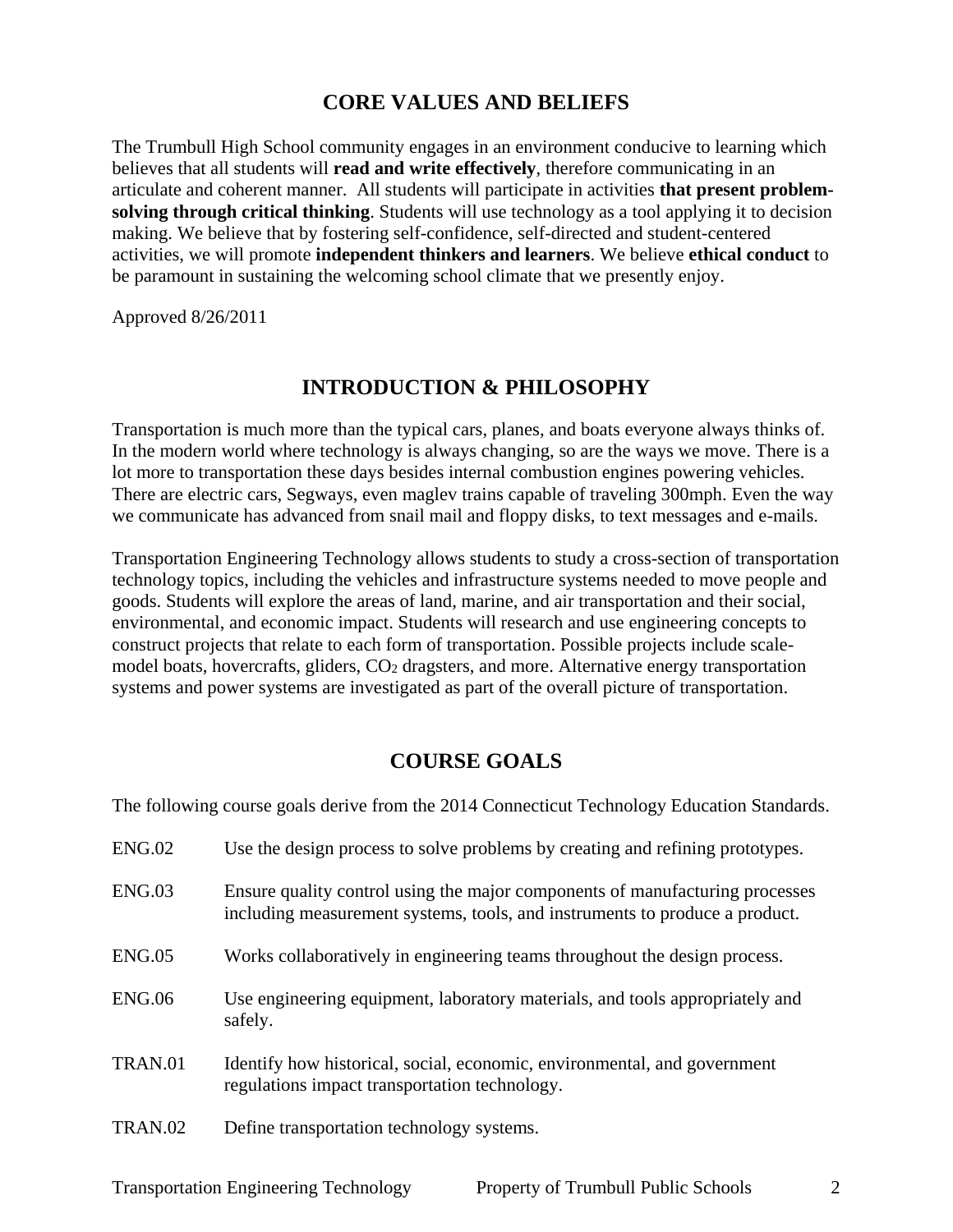The following course goals derive from the 2010 Connecticut Core Standards.

| CCS.MP.4      | Model with mathematics.                                                                                                                                                              |
|---------------|--------------------------------------------------------------------------------------------------------------------------------------------------------------------------------------|
| CCS.MP.5      | Use appropriate tools strategically.                                                                                                                                                 |
| CCS.HSG-GMD.4 | Identify the shapes of two-dimensional cross-sections of three-<br>dimensional objects, and identify three-dimensional objects generated by<br>rotations of two-dimensional objects. |

The following course goals derive from the 2016 International Society for Technology in Education Standards.

| <b>ISTE</b> Innovative<br>Designer<br>(Standard 4) | Students use a variety of technologies within a design process to identify<br>and solve problems by creating new, useful, or imaginative solutions.                                            |
|----------------------------------------------------|------------------------------------------------------------------------------------------------------------------------------------------------------------------------------------------------|
| Thinker<br>(Standard 5)                            | ISTE Computational Students develop and employ strategies for understanding and solving<br>problems in ways that leverage the power of technological methods to<br>develop and test solutions. |

## **COURSE ENDURING UNDERSTANDINGS**

Students will understand that . . .

- each mode of transportation couldn't function without specific types of permanent infrastructure.
- safety in technology labs is required of everyone.
- respect, attention to detail, and critical thinking are top priorities for great results.
- many transportation engineering projects are interdisciplinary and require pulling knowledge and skills from various areas.

## **COURSE ESSENTIAL QUESTIONS**

- What is transportation?
- What are the four modes of transportation?
- What is a vehicle?
- What are the positive and negative aspects of a transportation mode?
- How has the progression of transportation methods changed how we live?
- How do scientific principles relate to the different modes of transportation?
- How can something heavier than air fly?
- Why is it important to know about dimensions and scale?
- What are the expenses associated with each mode of transportation?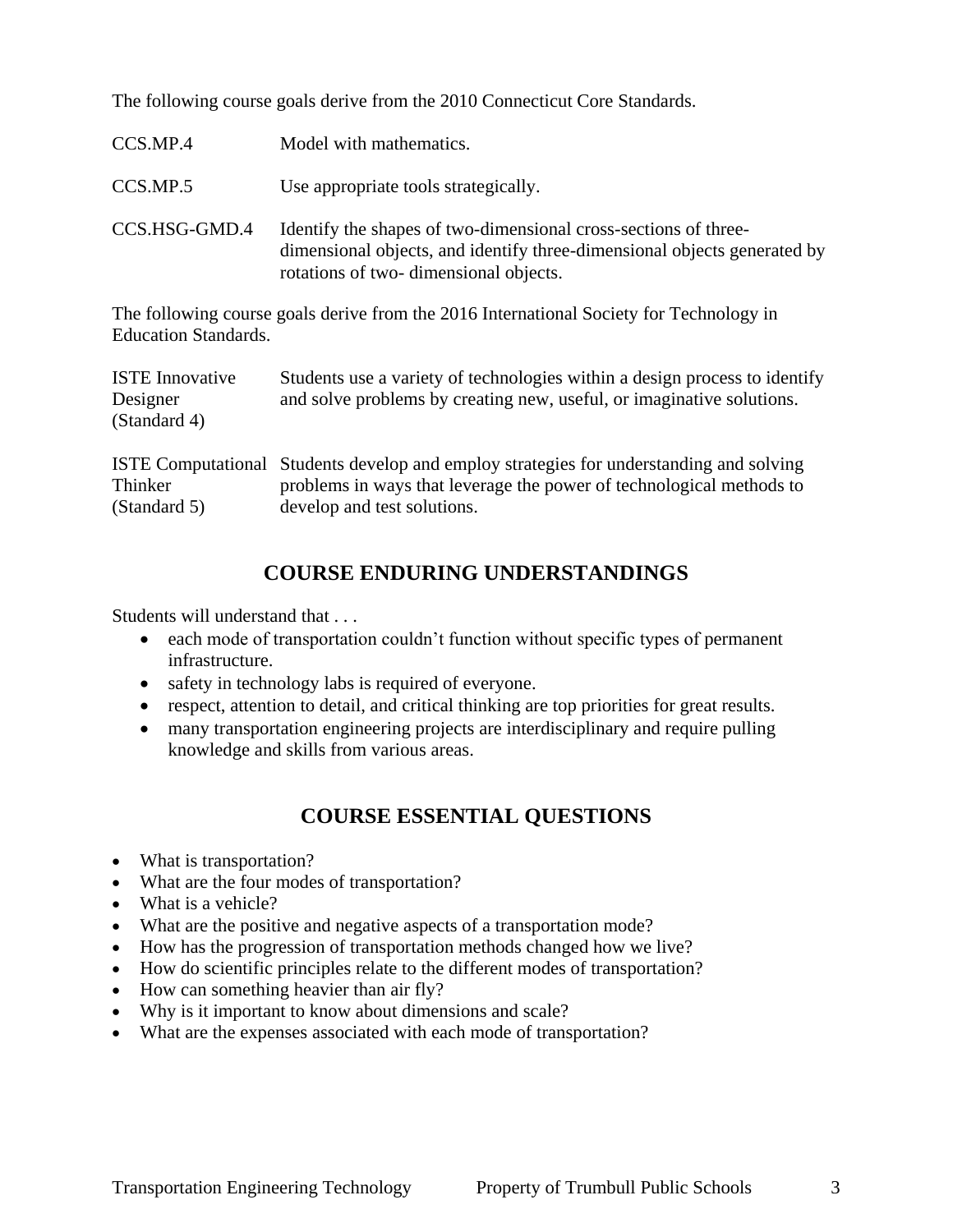## **COURSE KNOWLEDGE & SKILLS**

Students will know . . .

- how permanent infrastructures allow vehicles to function.
- Archimedes' discovery and how it affects our everyday lives.
- the numeric representation of interstate direction.

Students will be able to . . .

- follow step-by-step assembly directions related to transportation engineering technology.
- safely and accurately use a drill press.
- safely and accurately use a bandsaw.
- $\bullet$  read and correctly use a 1/16" scale ruler.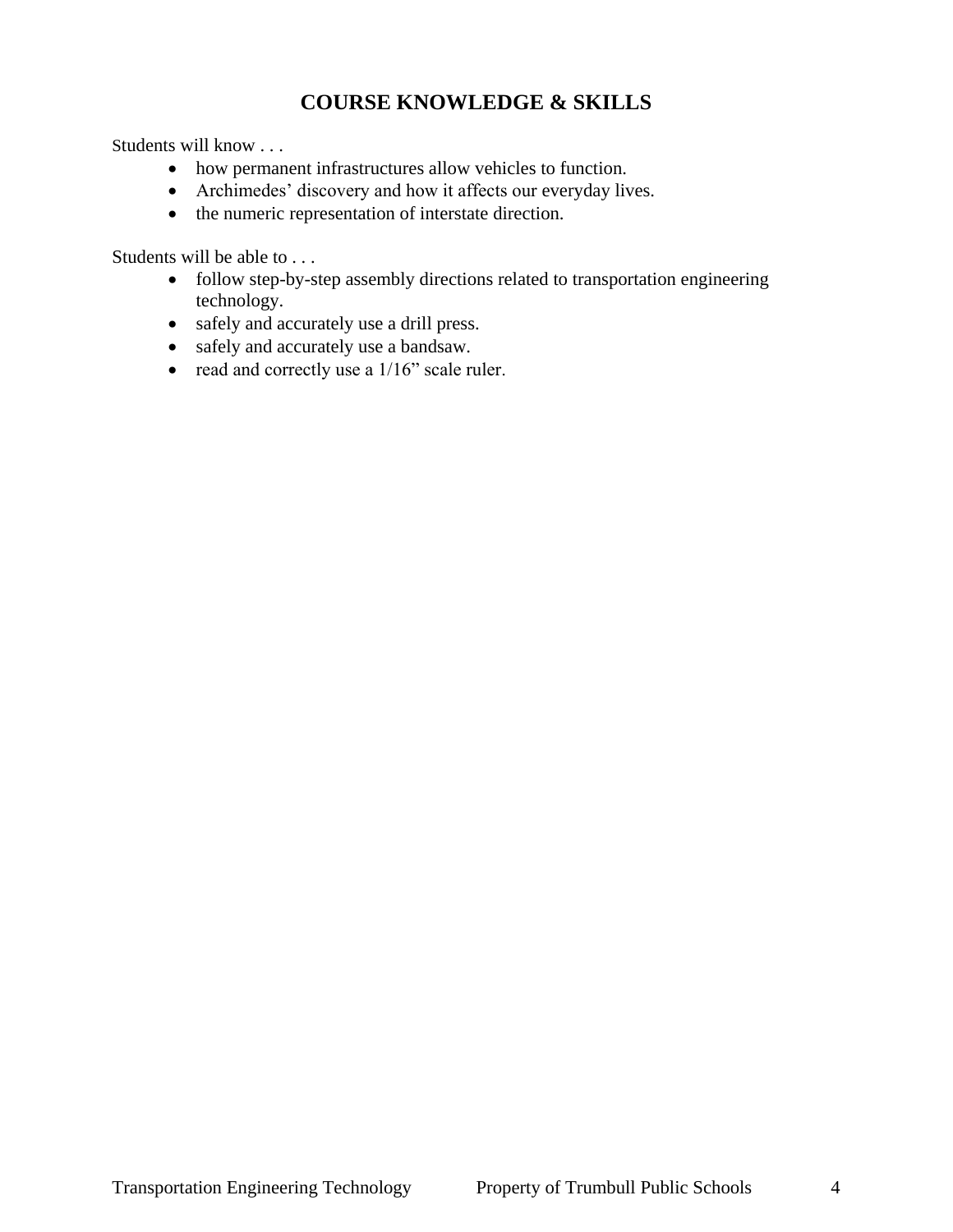## **COURSE SYLLABUS**

#### **Course Name**

Transportation Engineering Technology

#### **Level**

Grades 9-12

#### **Prerequisites**

None

#### **Materials Required**

None

#### **General Description of the Course**

This course allows students to study a cross-section of transportation technology topics, including the vehicles and infrastructure systems needed to move people and goods. Students will explore the areas of land, marine, and air transportation and their social, environmental, and economic impact. Students will research and use engineering concepts to construct projects that relate to each form of transportation. Possible projects include scale-model boats, hovercrafts, gliders,  $CO<sub>2</sub>$  dragsters, and more. Alternative energy transportation systems and power systems are investigated as part of the overall picture of transportation.

#### **Assured Assessments**

- Written assessment based on lab safety procedures (Unit 1)
- Creation of a basic drawing (Unit 2)
- $\bullet$  Quizzes on unit material (Units 2, 4, 5, 6)
- In-class discussions (Unit 3)
- Build a Barge Project (Unit 4)
- Super Delta Dart Project (Unit 5)
- Building a Tissue Paper Hot Air Balloon Project (Unit 5)
- CO<sub>2</sub> Dragster Project (Unit 6)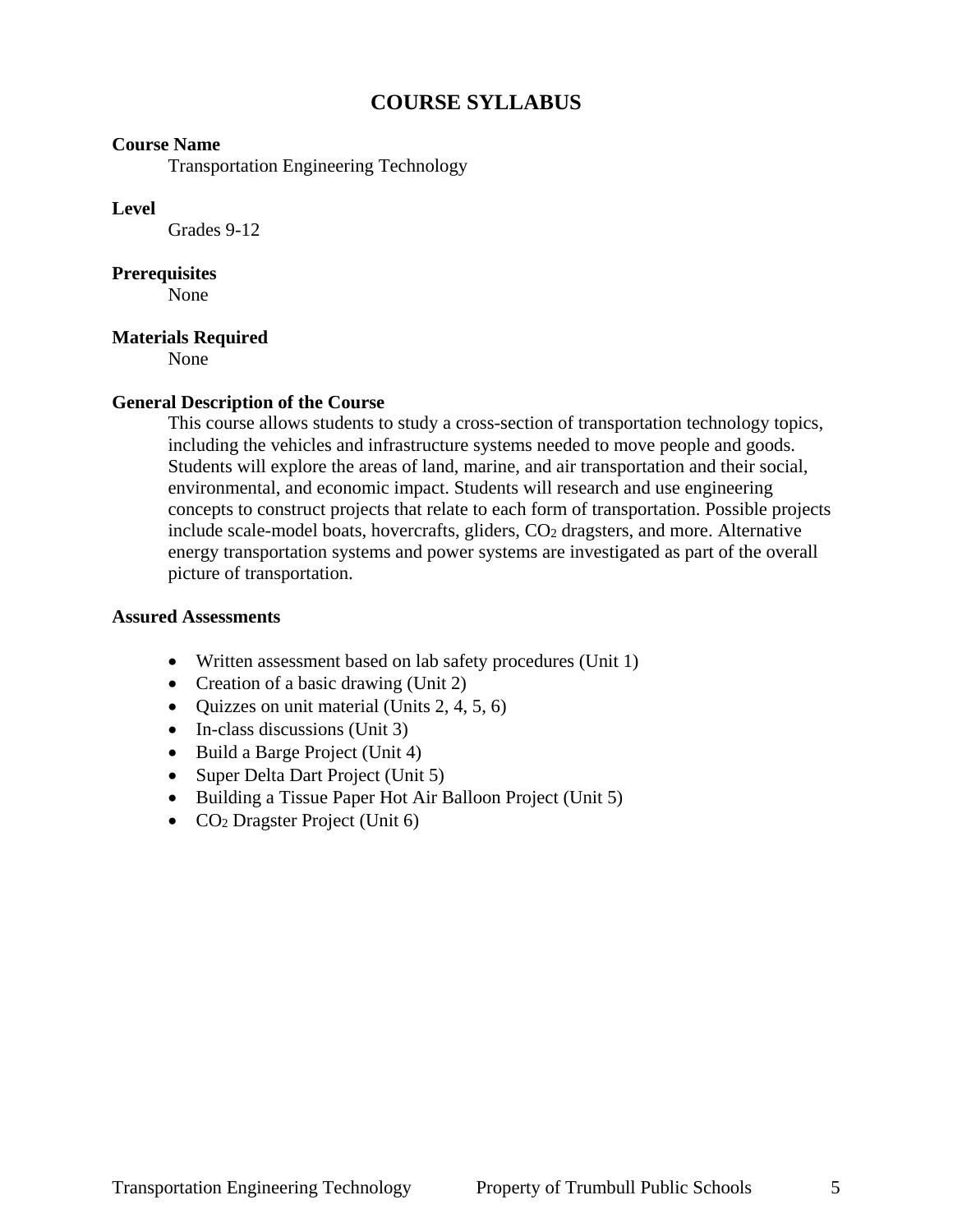#### **UNIT 1 General Lab Safety**

#### **Unit Goals**

At the completion of this unit, students will:

ENG.06 Use engineering equipment, laboratory materials, and tools appropriately and safely.

#### **Unit Essential Questions**

- Why is it important that everyone understands and follows the safety procedures in and around the lab?
- What do I need to know in an emergency situation in the lab?
- What are the different types of Personal Protective Equipment (PPE)?

#### **Scope and Sequence**

- 1. Emergency power shut-offs
- 2. Fire drill procedures
- 3. Stay-put procedures
- 4. Lockdown procedures
- 5. First Aid kit
- 6. Eyewash / Shower station
- 7. Personal Protective Equipment (PPE)
- 8. Material Data Safety Sheets (MSDS)

#### **Assured Assessments**

Written assessment based on specific lab safety procedures for the class

#### **Resources**

#### **Supplemental**

- Note-taking sheets related to safety procedures
- Power Tool Institute, Inc. *Power Tool Accidents – They Can Be Prevented*. [https://www.powertoolinstitute.com/pti](https://www.powertoolinstitute.com/pti-pages/videos/safetyvideo_1_powertoolaccidents_eng-youtube.asp)[pages/videos/safetyvideo\\_1\\_powertoolaccidents\\_eng-youtube.asp.](https://www.powertoolinstitute.com/pti-pages/videos/safetyvideo_1_powertoolaccidents_eng-youtube.asp) Web.

#### **Time Allotment**

• Approximately  $\frac{1}{2}$  week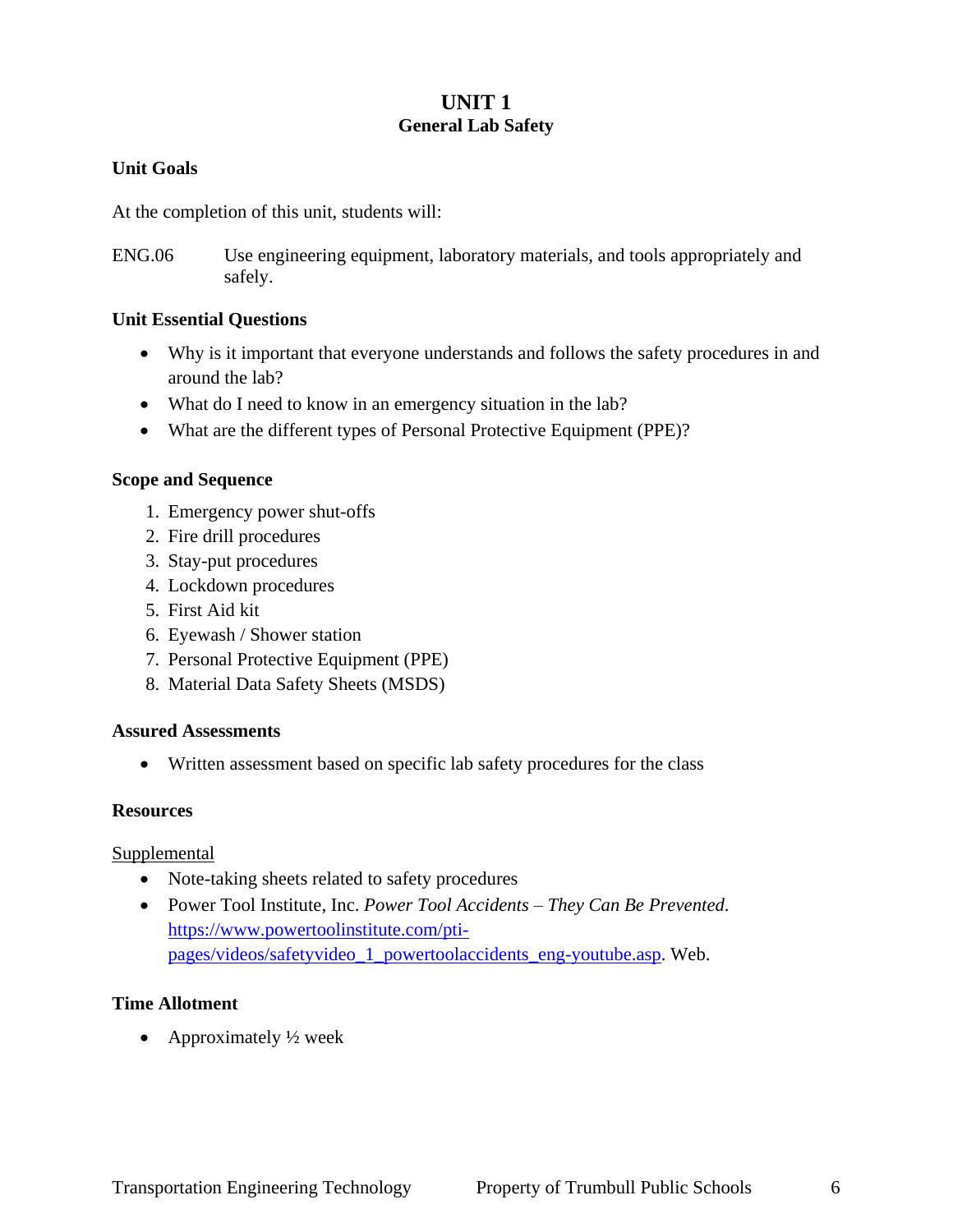#### **UNIT 2 Measurement**

#### **Unit Goals**

At the completion of this unit, students will:

- ENG.03 Develop the ability to measure accurately to a sixteenth of an inch and to explain and use fractional dimensions.
- CCS.MP.4 Model with mathematics.

CCS.MP.5 Use appropriate tools strategically.

#### **Unit Essential Questions**

- Why do I need to be able to read a ruler?
- Why is it important to reduce fractions to their lowest terms?
- Why is it important to understand how measurements are scaled?

#### **Scope and Sequence**

- 1. Measuring to the nearest 1/16", 1/8", ¼", ½", with a large-scale model of an inch as a visual
- 2. Converting inches to feet and feet to inches
- 3. Greatest Common Divisor: Dividing numerator and denominator by the greatest common divisor
- 4. Scale of measurement in a plan/drawing

#### **Assured Assessments**

- Creation of a basic drawing following specific measurements using a ruler and a straightedge
- Quiz on unit material

#### **Resources**

#### Core

- Note-taking sheets related to measuring procedures
- Measuring worksheet

#### Supplemental

Online ruler reading game: from whole, to half, all the way down to sixteenth scale

#### **Time Allotment**

• Approximately  $\frac{1}{2}$  week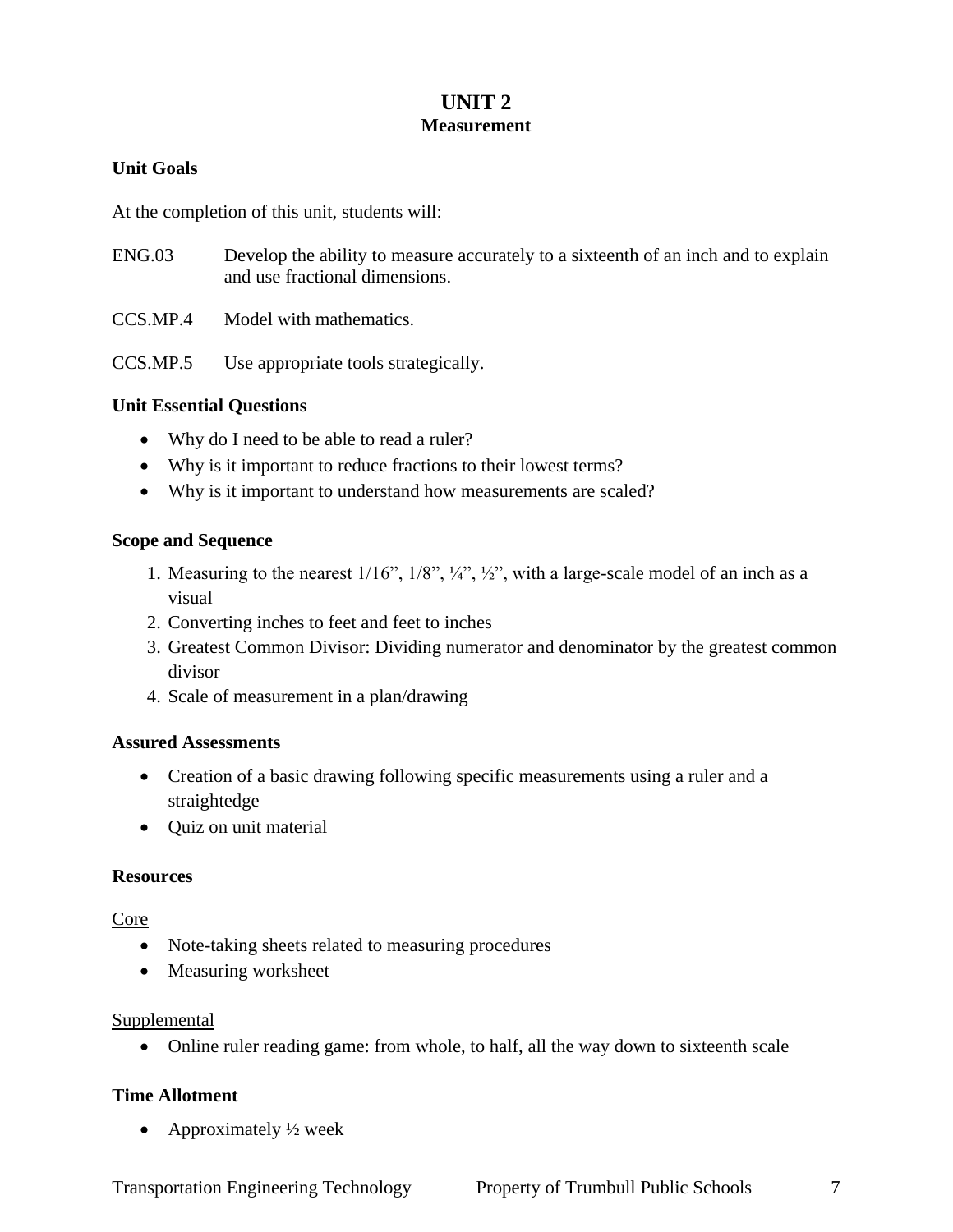#### **UNIT 3 Introduction to Transportation**

#### **Unit Goals**

At the completion of this unit, students will:

- TRAN.01 Identify how historical, social, economic, environmental, and government regulations impact transportation technology, including how transportation systems maintain our quality of life.
- TRAN.02 Define transportation technology systems, including basic applications of transportation technology (e.g., moving people, transporting goods, and recreation).

#### **Unit Essential Questions**

- What are the four areas of transportation?
- What are different modes of transportation?
- How does infrastructure differ among the areas of transportation, and how does the infrastructure of each work?
- What are positive and negative impacts of transportation?

#### **Scope and Sequence**

- 1. Marine, air, land, and space transportation
- 2. Automobiles, bicycles, trains, balloons, prop-driven aircrafts, helicopters, barges, tugboats, sailboats, single-stage rockets, multi-stage rockets
- 3. Ports, lighthouses, buoys, drawbridges, runways, terminals, air traffic controls, roads, sidewalks, street signs, bus stops, railroad crossings, rail yards, signage, launch facilities, command centers, etc.
- 4. Pollutants, noise, accidents, energy consumption, stress, cost; ability to move quickly, with high reliability, reaching remote places, economical, with low cost of maintenance, providing international transport

#### **Assured Assessments**

- In-class discussions about infrastructures students have seen on their way to school, and how they affected their routes to school (e.g., how a route might change if a bridge were closed, or if a traffic light didn't exist, etc.)
- Project

#### **Resources**

Core

- Visual presentations and digital clips
- Worksheets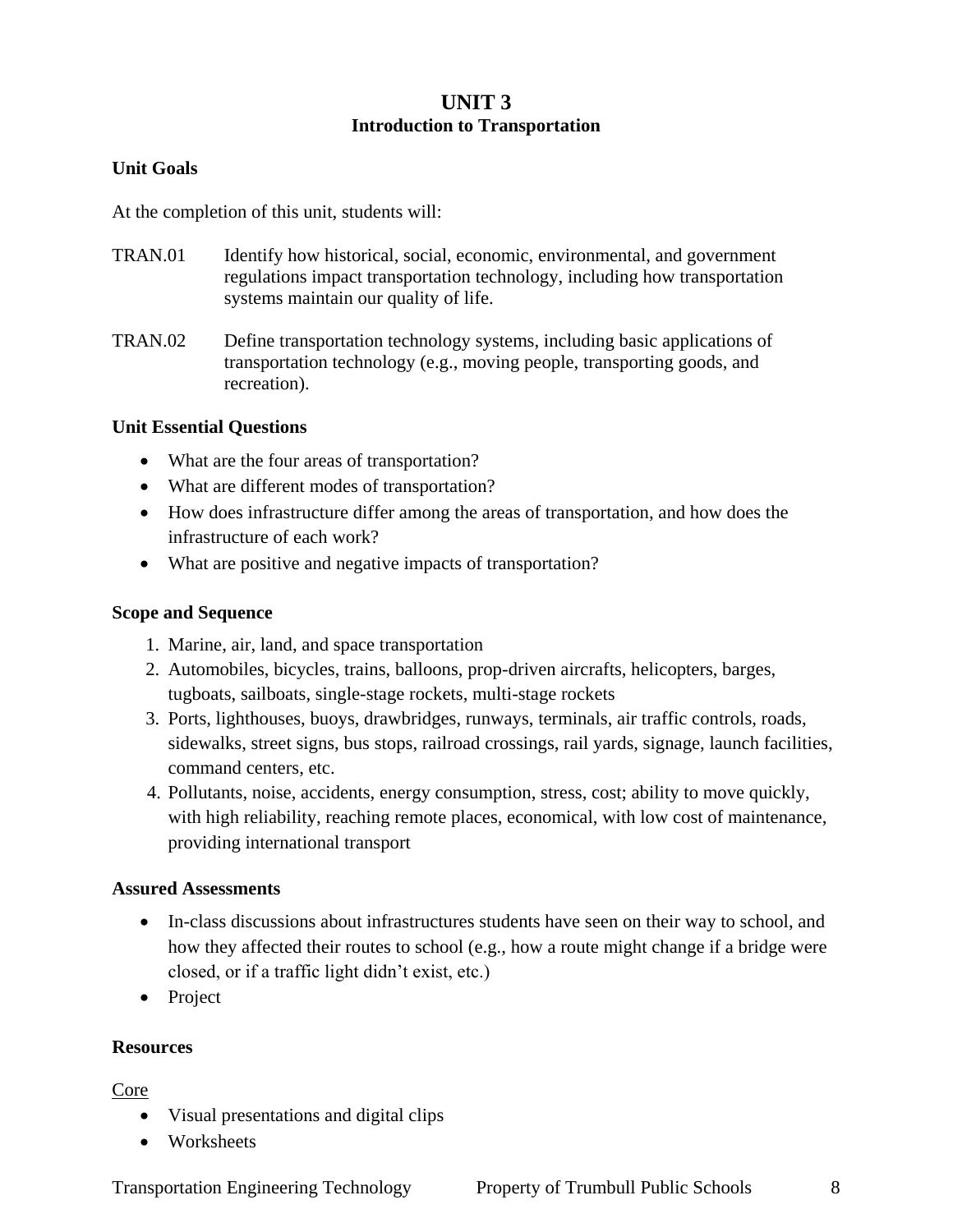#### **Supplemental**

• Guided note-taking sheets

#### **Time Allotment**

• Approximately 2 weeks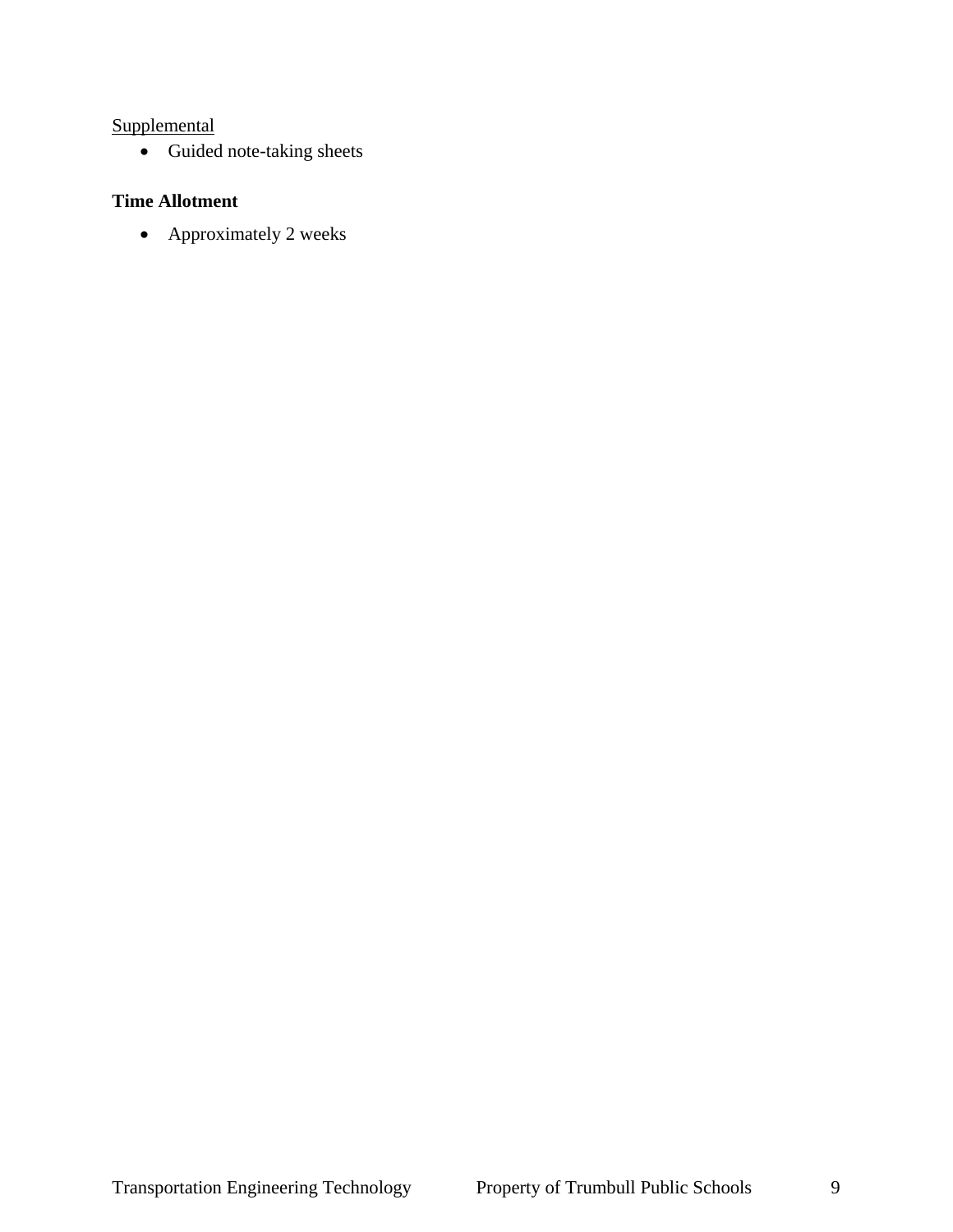#### **UNIT 4 Marine Transportation**

#### **Unit Goals**

At the completion of this unit, students will:

| ENG.02<br>ENG.05<br><b>ISTE</b> Innovative<br>Designer<br>(Standard 4) | Brainstorm possible solutions, and test marine transportation prototypes to<br>defined criteria. |
|------------------------------------------------------------------------|--------------------------------------------------------------------------------------------------|
| TRAN.02                                                                | Solve a simple marine transportation problem by designing, building, and                         |
| ENG.05                                                                 | testing a vehicle that will carry a payload a specified distance.                                |

ISTE Computational Thinker (Standard 5)

#### **Unit Essential Questions**

- What are the major parts of a boat?
- What are the different hull designs?
- How do the parts of a sailboat work together?
- How does Archimedes' Principle relate to buoyancy?
- How can an object become more buoyant?

#### **Scope and Sequence**

- 1. Hull, bow, stern, port, starboard, transom, keel, rudder
- 2. Types of hulls
	- a. Displacement hulls: Semi-V, Deep-V, cathedral
	- b. Planing hulls: flat-bottom, catamaran, hydroplane
- 3. Mast and boom supporting the main sail, while mast supports the jib sail. Main sail is the primary source of sailpower, while jib sail is a smaller headsail.
- 4. Archimedes' discovery that an object immersed in fluid loses weight equal to the weight of the fluid it displaces
- 5. Density, volume, shape, etc.

#### **Assured Assessments**

- Written quiz aligning with teacher-presented information
- Preliminary Build a Barge Project prototype
- Redesigned Build a Barge Project prototype to improve upon original design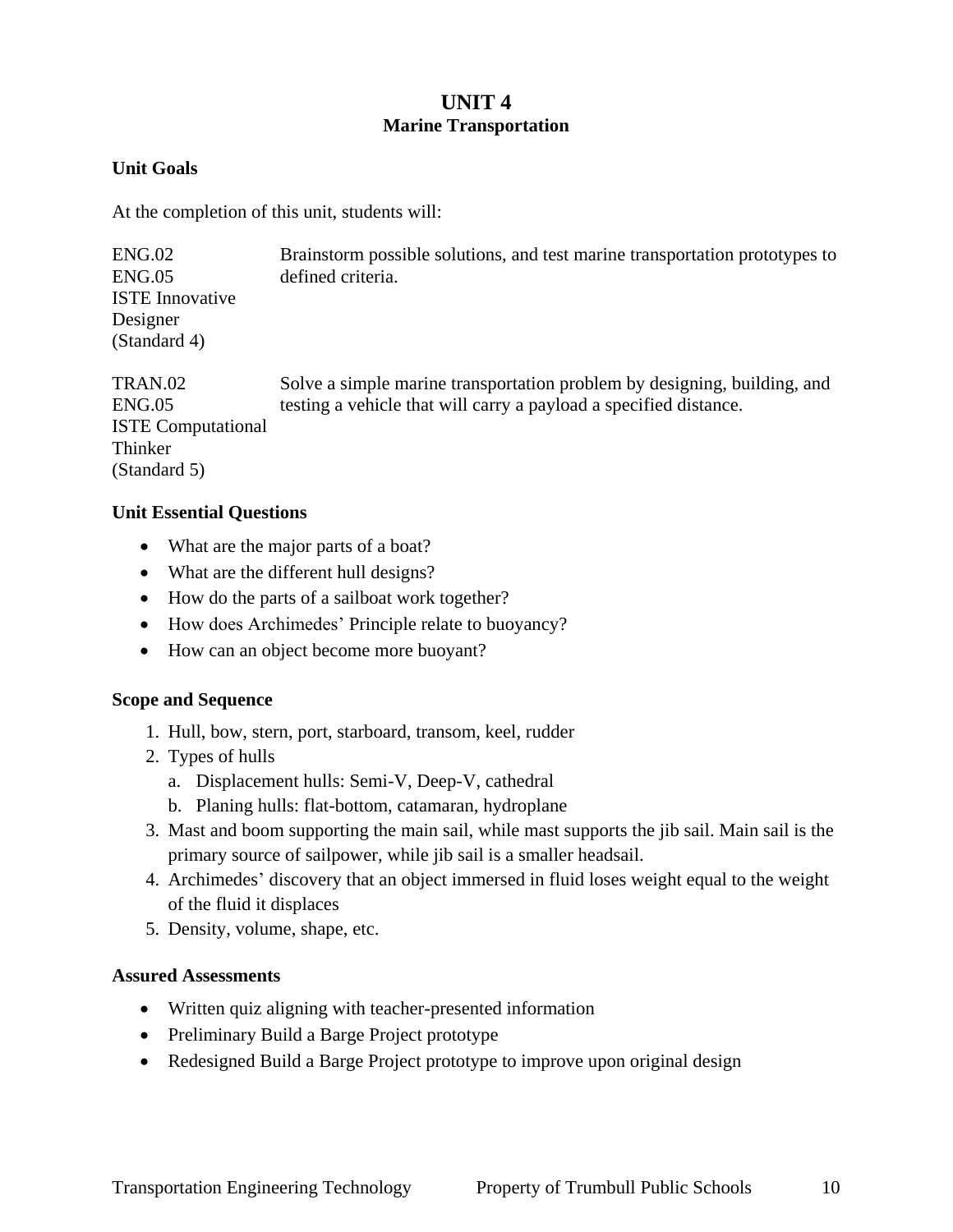#### **Resources**

**Core** 

- Visual presentations and digital clips
- Worksheets

#### **Supplemental**

• Guided note-taking sheets

## **Time Allotment**

Approximately 3 weeks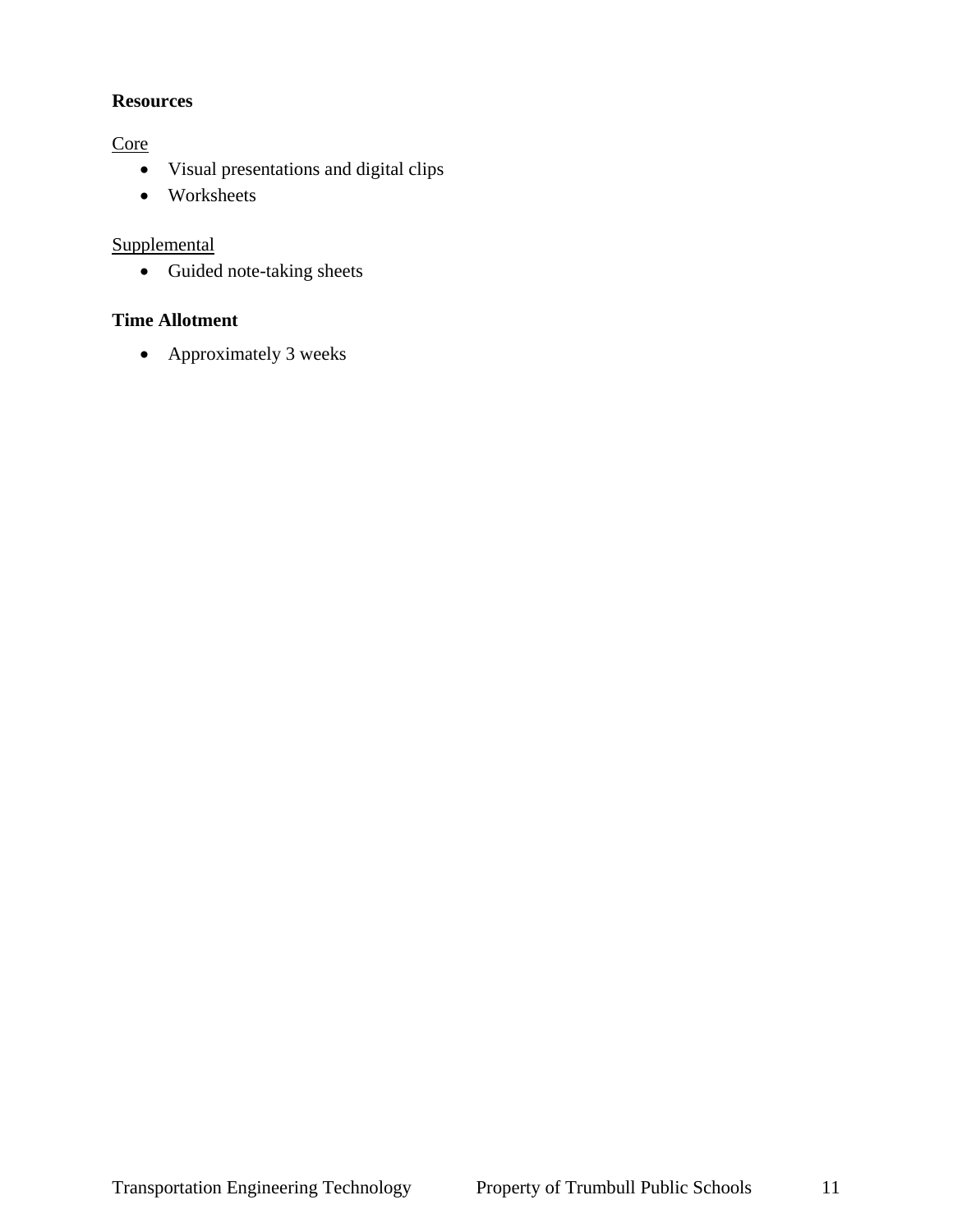#### **UNIT 5 Air Transportation**

#### **Unit Goals**

At the completion of this unit, students will:

| Explain historical innovations in the evolution of air transportation<br>systems, including how government regulations impact air transportation. |
|---------------------------------------------------------------------------------------------------------------------------------------------------|
| Demonstrate understanding of the application of propulsion, control,                                                                              |
| guidance, payload, and support systems for air transportation.                                                                                    |
|                                                                                                                                                   |
|                                                                                                                                                   |
|                                                                                                                                                   |
|                                                                                                                                                   |
|                                                                                                                                                   |
|                                                                                                                                                   |
|                                                                                                                                                   |

#### **Unit Essential Questions**

- How has the history of manned aircraft evolved?
- What are the different kinds of air vehicles?
- How does a wing's shape allow it to fly?
- How does the government affect air travel?

#### **Scope and Sequence**

- 1. The Wright brothers' first successful powered flight in 1903 in Kitty Hawk, NC
- 2. Types of air vehicles
	- a. Lighter-than-air vehicles: air balloons, dirigibles
	- b. Heavier-than-air vehicles: airplanes, helicopters, gyrocopters, hybrids
- 3. Bernoulli's Principle, forces of flight, airplane control parts (ailerons, rudders, elevators)
- 4. Federal Aviation Administration

#### **Assured Assessments**

- Written quiz aligning with teacher-presented information
- Super Delta Dart model airplane: individual kit for balsa wood propeller-powered airplane
- Building a Tissue Paper Hot Air Balloon Project

#### **Resources**

Core

- Visual presentations and digital clips
- Worksheets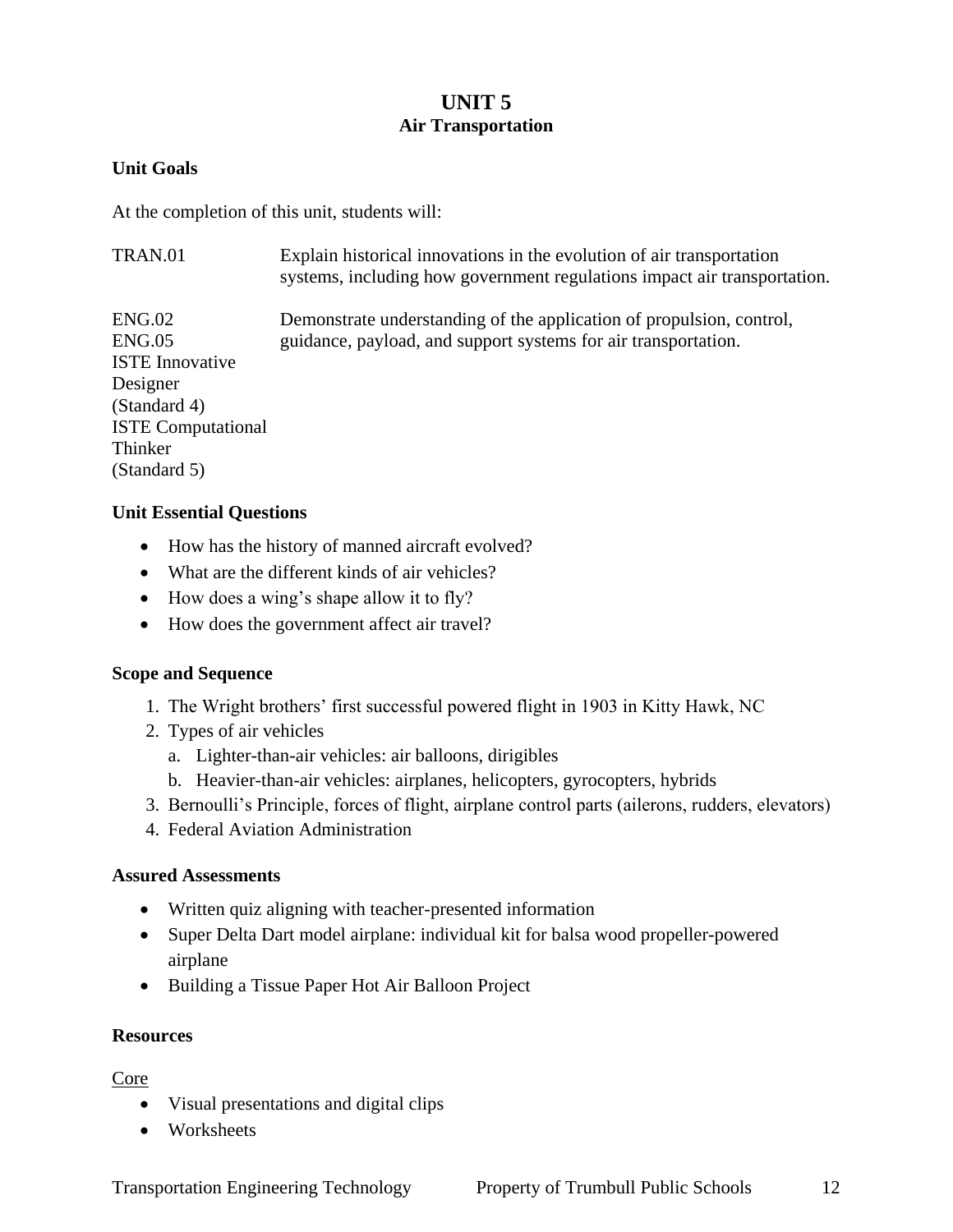#### **Supplemental**

Guided note-taking sheets

#### **Time Allotment**

• Approximately 5 weeks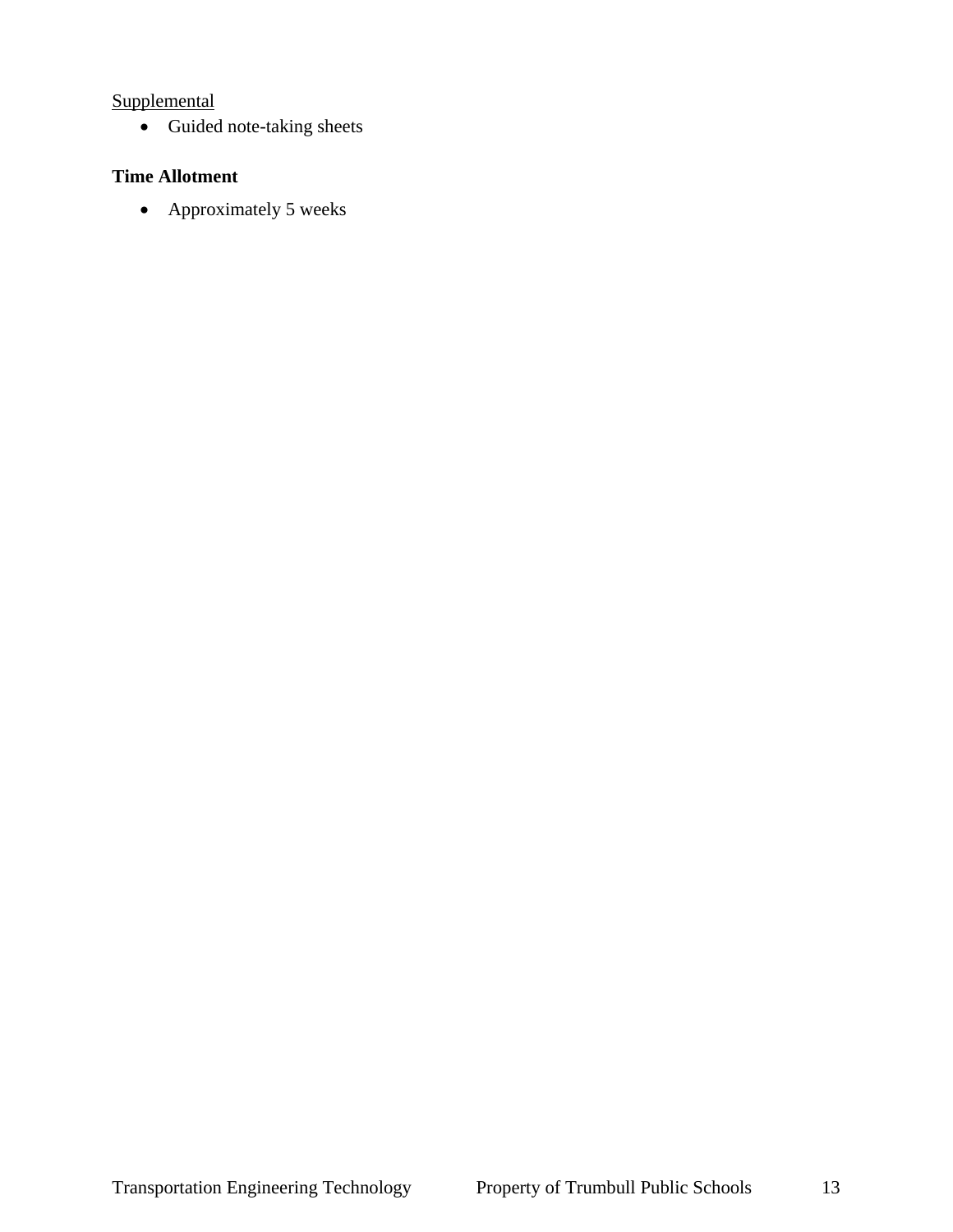#### **UNIT 6 Land Transportation**

#### **Unit Goals**

At the completion of this unit, students will:

| ENG.02<br>ENG.05<br><b>ISTE</b> Innovative<br>Designer<br>(Standard 4)   | Demonstrate understanding of the components of the design process:<br>define the problem, brainstorm, research, develop solutions, prototype,<br>test/evaluate, and communicate results. |
|--------------------------------------------------------------------------|------------------------------------------------------------------------------------------------------------------------------------------------------------------------------------------|
| ENG.02<br>ENG.05<br><b>ISTE Computational</b><br>Thinker<br>(Standard 5) | Demonstrate understanding of the application of propulsion, control,<br>guidance, payload, and support systems for land transportation.                                                  |
| TRAN.02                                                                  | Define and properly use land transportation technology terminology.                                                                                                                      |
| CCS.HSG-GMD.4<br>ENG.05                                                  | Identify the shapes of two-dimensional cross-sections of three<br>dimensional objects, and identify three-dimensional objects generated by<br>rotations of two-dimensional objects.      |

#### **Unit Essential Questions**

- How have roadways in the United States evolved over the years?
- What do the interstate numbers mean?
- What are tasks that aerodynamics must perform?
- How do aerodynamics affect a moving object?

#### **Scope and Sequence**

- 1. Dwight Eisenhower, Federal Aid Highway Act, 1956
- 2. Primary/auxiliary interstates: north/south=odd; east/west=even
- 3. Stability, performance, cooling, comfort
- 4. Drag, frontal area, vehicle shape, wind tunnel testing

#### **Assured Assessments**

- Written quiz aligning with teacher-presented information
- CO<sub>2</sub> Dragster Project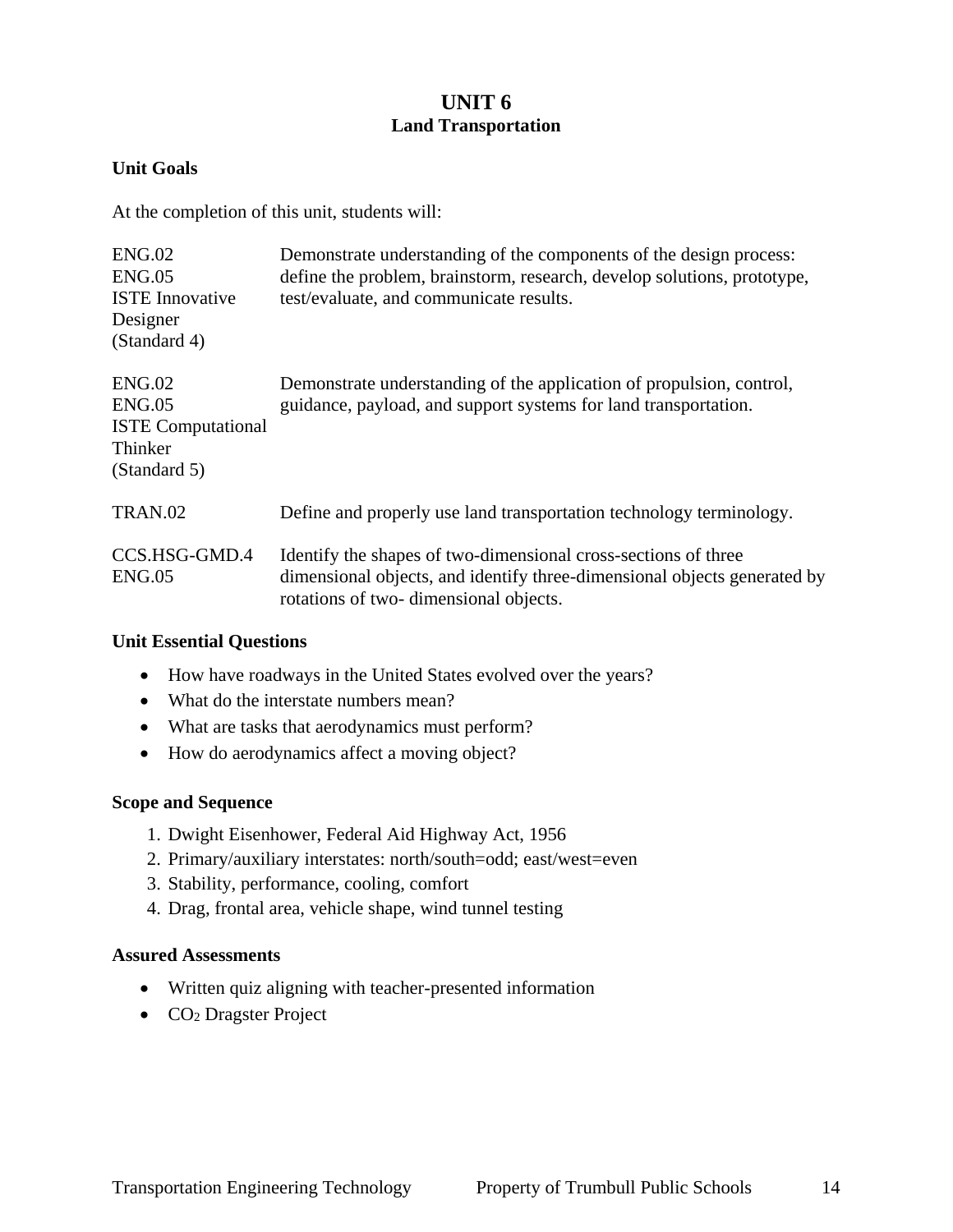#### **Resources**

**Core** 

- Visual presentations and digital clips
- Worksheets

#### **Supplemental**

• Guided note-taking sheets

## **Time Allotment**

Approximately 6 weeks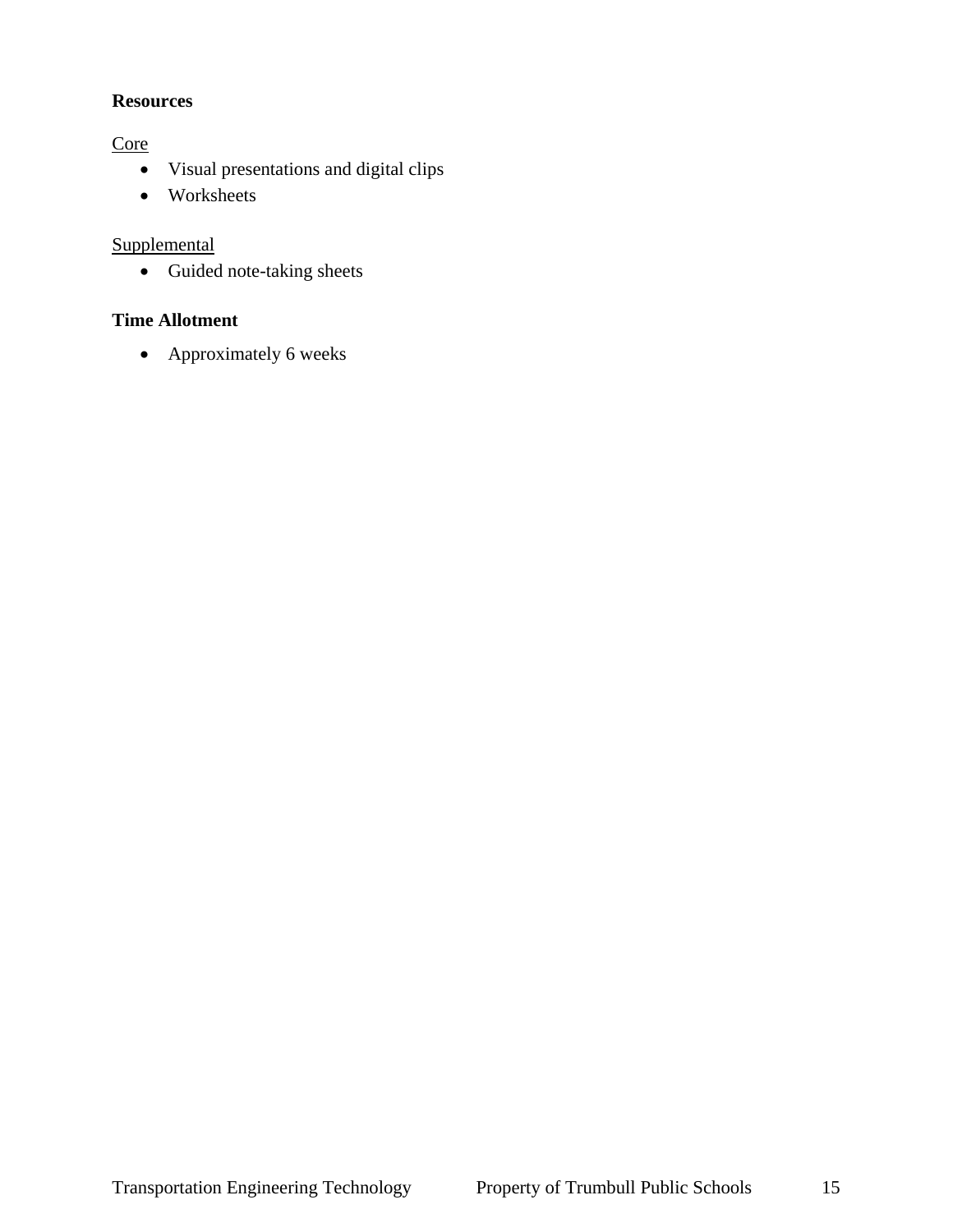## **COURSE CREDIT**

One-half credit in technology education One class period daily for a half year

#### **PREREQUISITES**

None.

#### **CURRENT REFERENCES**

- Roth, Alfred C. *Small Gas Engines*. Tinley Park, IL: Goodheart-Willcox, 2004. Print.
- [https://www.howstuffworks.com/.](https://www.howstuffworks.com/) Web.
- [https://themathworksheetsite.com/.](https://themathworksheetsite.com/) Web.
- [https://www.youtube.com/.](https://www.youtube.com/) Web.

#### **ASSURED STUDENT PERFORMANCE RUBRICS**

- Trumbull High School School-Wide Problem-Solving through Critical Thinking Rubric (attached)
- Trumbull High School School-Wide Social & Civic Expectations Rubric (attached)
- Trumbull High School School-Wide Independent Learning and Thinking Rubric (attached)
- Transportation Engineering Technology Build a Barge Project (attached)
- Transportation Engineering Technology Super Delta Dart Rubric (attached)
- Transportation Engineering Technology Building a Tissue Paper Hot Air Balloon Project and Rubric (attached)
- Transportation Engineering Technology CO<sub>2</sub> Dragster Project and Rubric (attached)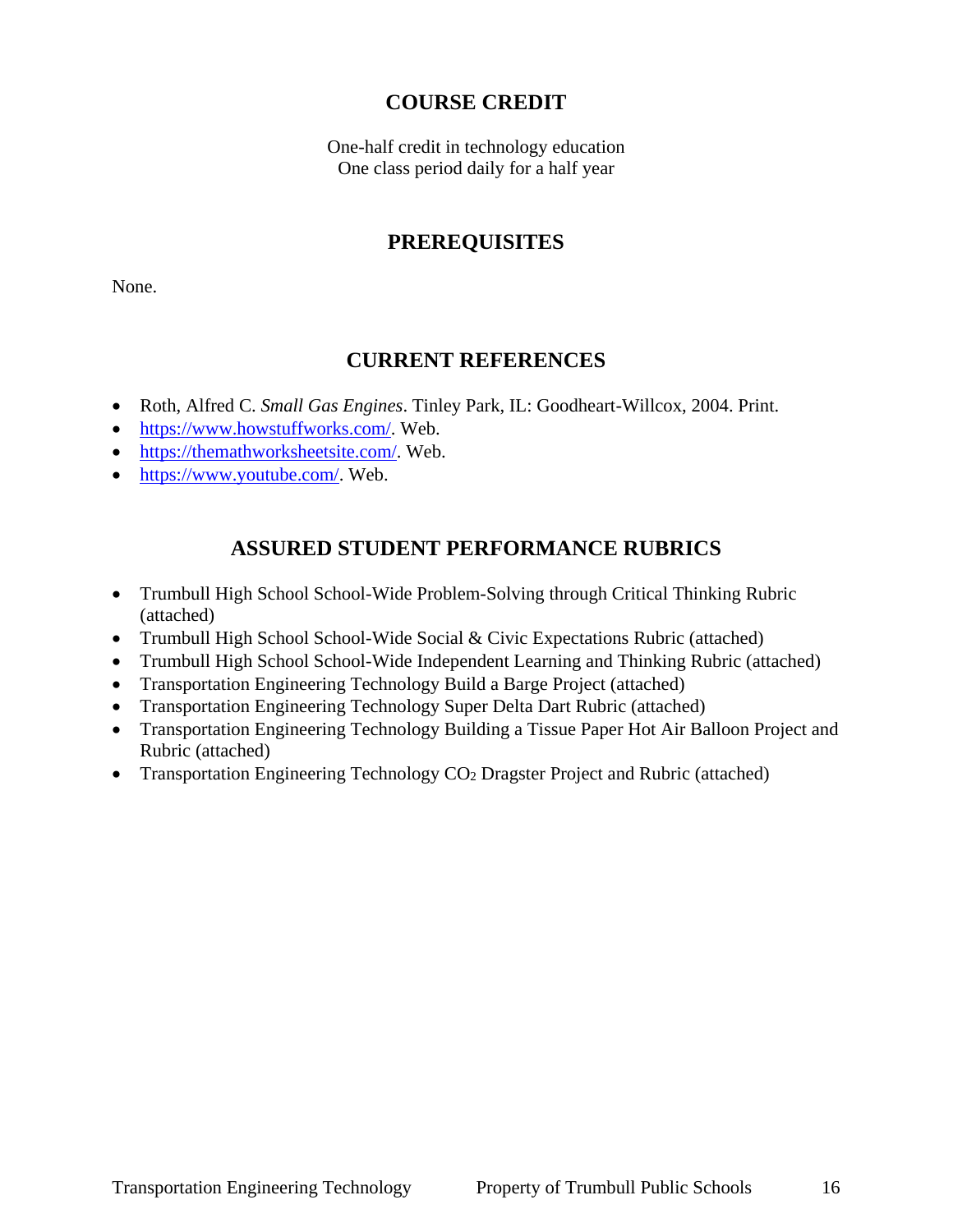## **Trumbull High School School-Wide Problem-Solving through Critical Thinking Rubric**

| Category/<br>Weight                                 | <b>Exemplary</b><br><b>Student work:</b>                                                                                                                  | Goal<br><b>Student work:</b>                                                                                                                                     | <b>Working Toward Goal</b><br><b>Student work:</b>                                                                                                     | <b>Needs Support</b><br>$1 - 0$<br><b>Student work:</b>                                                                                                                |
|-----------------------------------------------------|-----------------------------------------------------------------------------------------------------------------------------------------------------------|------------------------------------------------------------------------------------------------------------------------------------------------------------------|--------------------------------------------------------------------------------------------------------------------------------------------------------|------------------------------------------------------------------------------------------------------------------------------------------------------------------------|
| Understanding<br>$X \sim$                           | Student demonstrates<br>clear understanding of the<br>problem and the<br>complexities of the task.                                                        | Student demonstrates<br>sufficient understanding<br>of the problem and most<br>of the complexities of the<br>task.                                               | Student demonstrates<br>some understanding of<br>the problem but requires<br>assistance to complete<br>the task.                                       | Student demonstrates<br>limited or no<br>understanding of the<br>fundamental problem after<br>assistance with the task.                                                |
| Research<br>$X \sim$                                | Student gathers<br>compelling information<br>from multiple sources<br>including digital, print,<br>and interpersonal.                                     | Student gathers sufficient<br>information from multiple<br>sources including digital,<br>print, and interpersonal.                                               | Student gathers some<br>information from few<br>sources including digital,<br>print, and interpersonal.                                                | Student gathers limited or<br>no information.                                                                                                                          |
| Reasoning and<br><b>Strategies</b><br>$X \sim$      | Student demonstrates<br>strong critical thinking<br>skills to develop a<br>comprehensive plan<br>integrating multiple<br>strategies.                      | Student demonstrates<br>sufficient critical thinking<br>skills to develop a<br>cohesive plan integrating<br>strategies.                                          | Student demonstrates<br>some critical thinking<br>skills to develop a plan<br>integrating some<br>strategies.                                          | Student demonstrates<br>limited or no critical<br>thinking skills and no<br>plan.                                                                                      |
| Final Product<br>and/or<br>Presentation<br>$X \sim$ | Solution shows deep<br>understanding of the<br>problem and its<br>components. Solution<br>shows extensive use of<br>$21st$ -century technology<br>skills. | Solution shows sufficient<br>understanding of the<br>problem and its<br>components. Solution<br>shows sufficient use of<br>$21st$ -century technology<br>skills. | Solution shows some<br>understanding of the<br>problem and its<br>components. Solution<br>shows some use of $21^{st}$<br>century technology<br>skills. | Solution shows limited or<br>no understanding of the<br>problem and its<br>components. Solution<br>shows limited or no use of<br>$21st$ -century technology<br>skills. |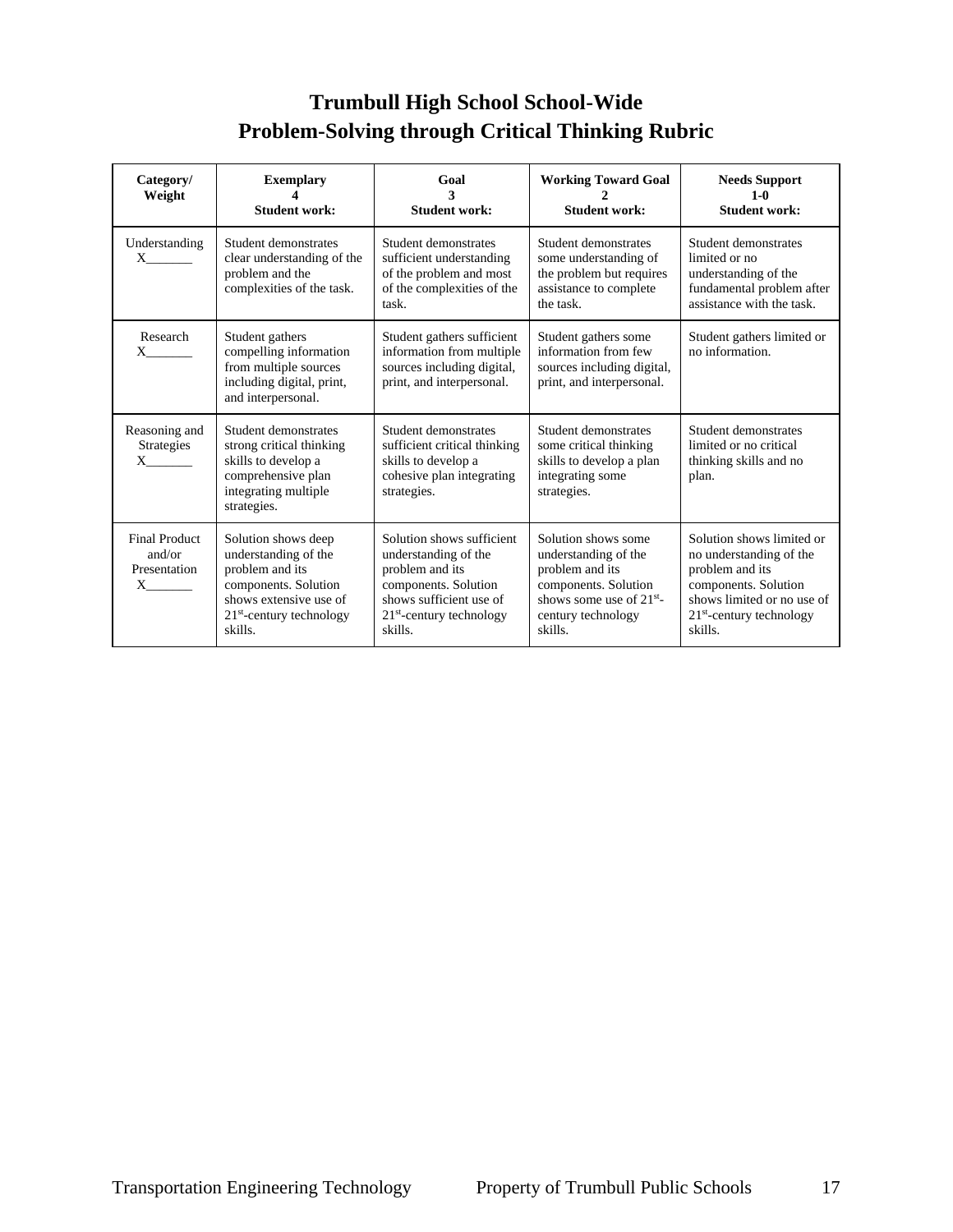## **Trumbull High School School-Wide Social & Civic Expectations Rubric**

| Category/<br>Weight                                     | <b>Exemplary</b>                                                                                                                                                  | Goal<br>3                                                                                                                                                        | <b>Working Toward Goal</b>                                                                                                                                           | <b>Needs Support</b><br>$1-0$                                                                                                                                |
|---------------------------------------------------------|-------------------------------------------------------------------------------------------------------------------------------------------------------------------|------------------------------------------------------------------------------------------------------------------------------------------------------------------|----------------------------------------------------------------------------------------------------------------------------------------------------------------------|--------------------------------------------------------------------------------------------------------------------------------------------------------------|
| Responsibility<br>for Self<br>$X \sim$                  | • Highly self-directed<br>• Consistently displays<br>ethical conduct in the<br>classroom and on<br>campus                                                         | Self-directed<br>$\bullet$<br>Displays ethical<br>conduct in the<br>classroom and on<br>campus                                                                   | • Occasionally self-<br>directed<br>• At times displays<br>ethical conduct in the<br>classroom and on<br>campus                                                      | • Rarely self-directed<br>Seldom displays ethical<br>conduct in the<br>classroom and on<br>campus                                                            |
| Respects<br><b>Others</b><br>$X \sim$                   | • Sensitive and<br>considerate to others                                                                                                                          | Considerate to others<br>$\bullet$                                                                                                                               | At times considerate to<br>others                                                                                                                                    | • Insensitive to others                                                                                                                                      |
| Practices<br>Interpersonal<br><b>Skills</b><br>$X \sim$ | • Champions discussions<br>to resolve differences<br>through active listening<br>and offers opinions<br>without prompting in a<br>positive and rational<br>manner | Actively discusses<br>$\bullet$<br>avenues to resolve<br>differences when<br>appropriate, and offers<br>encouraging opinions<br>when prompted                    | At times, appears<br>$\bullet$<br>indifferent to others.<br>does not seek avenues<br>to resolve differences.<br>and is inflexible in his<br>or her own opinions      | Demonstrates<br>$\bullet$<br>intolerance and lacks<br>social interaction skills                                                                              |
| Cultural<br>Understanding<br>$X \sim$                   | • Demonstrates a high<br>level of cultural<br>understanding and<br>respect for the<br>uniqueness of others,<br>their practices and<br>perspectives                | Demonstrates an<br>$\bullet$<br>appreciation of cultural<br>understanding and<br>respect for the<br>uniqueness of others,<br>their practices and<br>perspectives | Demonstrates little<br>$\bullet$<br>appreciation of cultural<br>understanding and<br>respect for the<br>uniqueness of others,<br>their practices and<br>perspectives | • Demonstrates a lack of<br>appreciation of cultural<br>understanding and<br>respect for the<br>uniqueness of others,<br>their practices and<br>perspectives |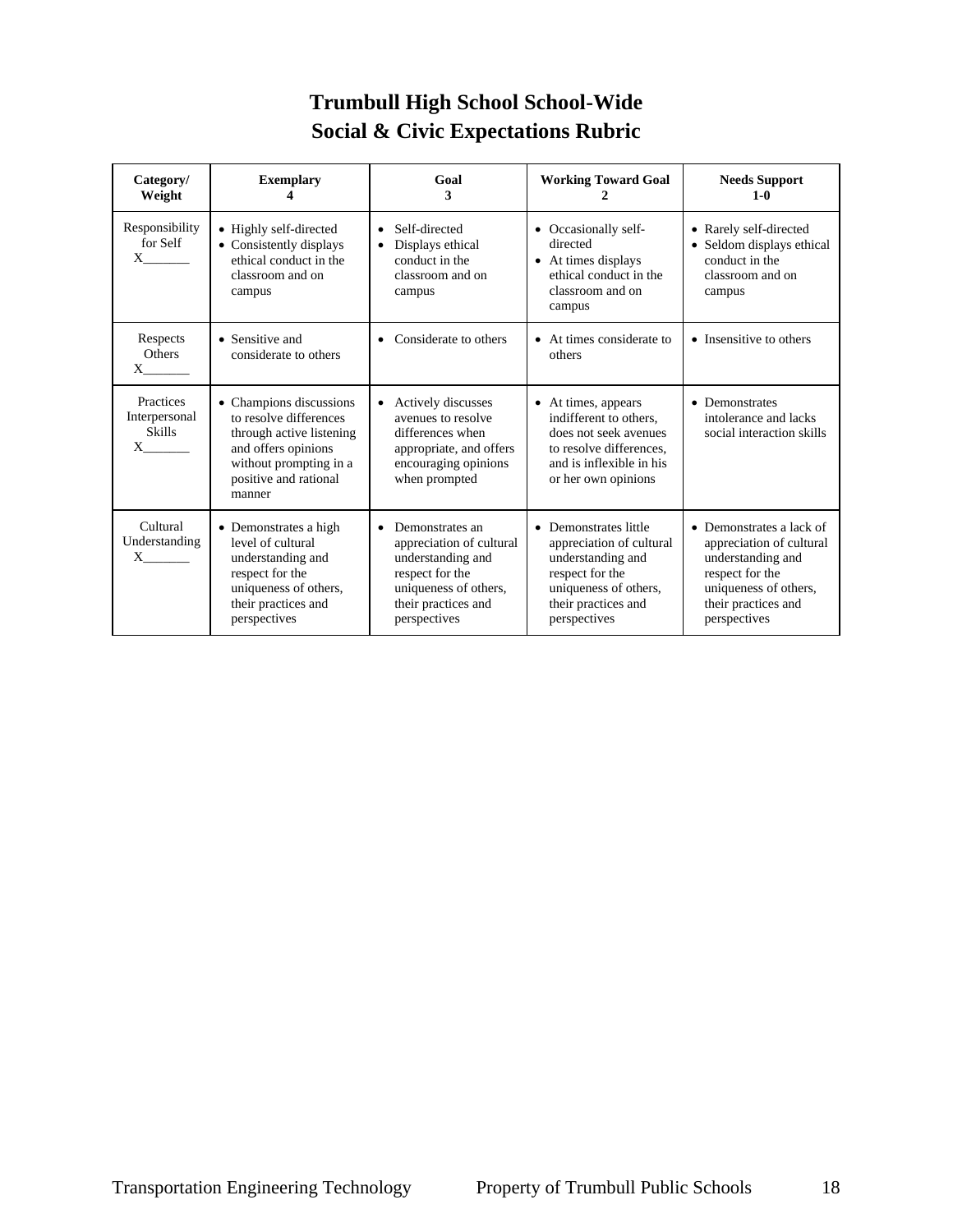## **Trumbull High School School-Wide Independent Learning and Thinking Rubric**

| Category/Weight                                              | <b>Exemplary</b>                                                                                                                                                                                                                                                             | Goal<br>3                                                                                                                                                                                                                                         | <b>Working Toward</b><br>Goal<br>$\mathcal{L}$                                                                                                                                                                                                 | <b>Needs Support</b><br>$1 - 0$                                                                                                                                                                                                                           |
|--------------------------------------------------------------|------------------------------------------------------------------------------------------------------------------------------------------------------------------------------------------------------------------------------------------------------------------------------|---------------------------------------------------------------------------------------------------------------------------------------------------------------------------------------------------------------------------------------------------|------------------------------------------------------------------------------------------------------------------------------------------------------------------------------------------------------------------------------------------------|-----------------------------------------------------------------------------------------------------------------------------------------------------------------------------------------------------------------------------------------------------------|
| Proposal<br>$X \qquad \qquad$                                | Student demonstrates a<br>strong sense of initiative<br>by generating<br>compelling questions,<br>creating uniquely<br>original projects/work.                                                                                                                               | Student<br>demonstrates initiative by<br>generating appropriate<br>questions, creating original<br>projects/work.                                                                                                                                 | Student demonstrates<br>some initiative by<br>generating questions,<br>creating appropriate<br>projects/work.                                                                                                                                  | Student demonstrates<br>limited or no initiative<br>by generating few<br>questions and creating<br>projects/work.                                                                                                                                         |
| Independent<br>Research &<br>Development<br>$X$ <sub>1</sub> | Student is analytical,<br>insightful, and works<br>independently to reach a<br>solution.                                                                                                                                                                                     | Student is analytical, and<br>works productively to reach<br>a solution.                                                                                                                                                                          | Student reaches a<br>solution with<br>direction.                                                                                                                                                                                               | Student is unable to<br>reach a solution<br>without consistent<br>assistance.                                                                                                                                                                             |
| Presentation of<br><b>Finished Product</b><br>$X \sim$       | Presentation shows<br>compelling evidence of<br>an independent learner<br>and thinker.<br>Solution shows deep<br>understanding of the<br>problem and its<br>components.<br>Solution shows extensive<br>and appropriate<br>application of 21 <sup>st</sup><br>Century Skills. | Presentation shows clear<br>evidence of an independent<br>learner and thinker.<br>Solution shows adequate<br>understanding of the problem<br>and its components.<br>Solution shows adequate<br>application of 21 <sup>st</sup> Century<br>Skills. | Presentation shows<br>some evidence of an<br>independent learner<br>and thinker.<br>Solution shows some<br>understanding of the<br>problem and its<br>components.<br>Solution shows some<br>application of 21 <sup>st</sup><br>Century Skills. | Presentation shows<br>limited or no evidence<br>of an independent<br>learner and thinker.<br>Solution shows<br>limited or no<br>understanding of the<br>problem.<br>Solution shows<br>limited or no<br>application of 21 <sup>st</sup><br>Century Skills. |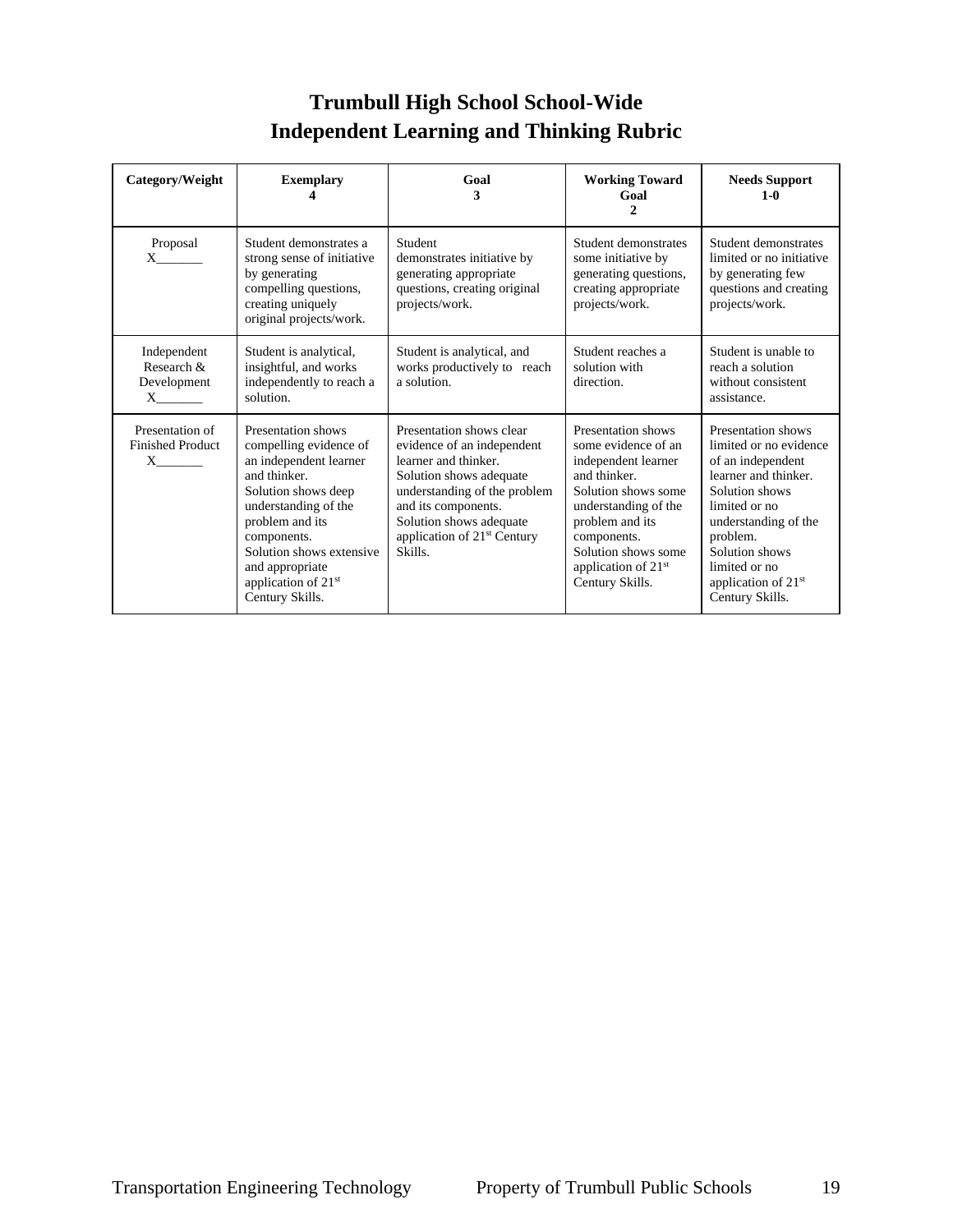## **TRANSPORTATION ENGINEERING TECHNOLOGY BUILD A BARGE PROJECT**

**Objective:** To design and build a device that will float as many pennies as possible.

Prior to constructing your barge you are required to brainstorm a design, and draw a dimensioned sketch of your idea that you will follow during the fabrication process.

#### **Rules**:

- 1. You will be given the following construction supplies:
	- a. 2 pieces of 6"x6" aluminum foil
	- b. 8 plastic drinking straws
	- c. 18 inches of masking tape
- 2. You may use all of or part of the construction supplies as needed for your design, but you may not use anything else.
- 3. Your barge must be constructed to fit within the test tank.
- 4. Your barge must be completed within the time limit set by the teacher, and all construction must be done in class.
- 5. Each barge will be floated in a test tank. Pennies will be placed one at a time on the barge until the barge TOTALLY sinks.
- 6. The barge that holds the most pennies will be declared the winning design.

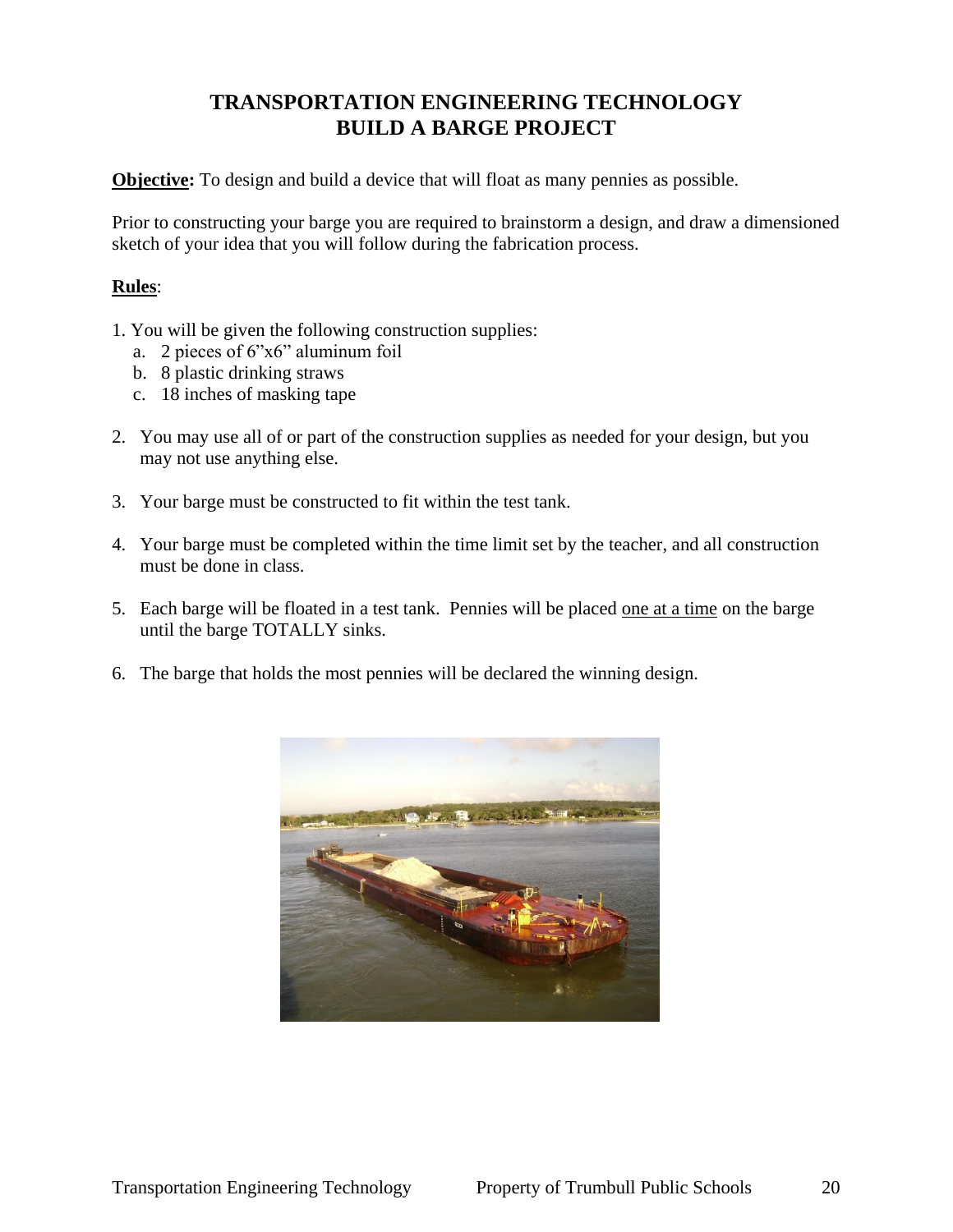## **TRANSPORTATION ENGINEERING TECHNOLOGY SUPER DELTA DART RUBRIC**

\_\_\_\_\_\_\_\_\_\_\_\_\_\_\_\_\_\_\_\_\_\_\_\_\_\_\_\_\_\_\_\_\_\_\_\_\_\_\_\_\_\_\_\_\_\_\_\_\_\_\_\_\_\_\_\_\_\_\_\_\_\_\_\_\_\_\_\_\_\_\_\_\_\_\_\_\_\_

\_\_\_\_\_\_\_\_\_\_\_\_\_\_\_\_\_\_\_\_\_\_\_\_\_\_\_\_\_\_\_\_\_\_\_\_\_\_\_\_\_\_\_\_\_\_\_\_\_\_\_\_\_\_\_\_\_\_\_\_\_\_\_\_\_\_\_\_\_\_\_\_\_\_\_\_\_\_

\_\_\_\_\_\_\_\_\_\_\_\_\_\_\_\_\_\_\_\_\_\_\_\_\_\_\_\_\_\_\_\_\_\_\_\_\_\_\_\_\_\_\_\_\_\_\_\_\_\_\_\_\_\_\_\_\_\_\_\_\_\_\_\_\_\_\_\_\_\_\_\_\_\_\_\_\_\_

\_\_\_\_\_\_\_\_\_\_\_\_\_\_\_\_\_\_\_\_\_\_\_\_\_\_\_\_\_\_\_\_\_\_\_\_\_\_\_\_\_\_\_\_\_\_\_\_\_\_\_\_\_\_\_\_\_\_\_\_\_\_\_\_\_\_\_\_\_\_\_\_\_\_\_\_\_\_

\_\_\_\_\_\_\_\_\_\_\_\_\_\_\_\_\_\_\_\_\_\_\_\_\_\_\_\_\_\_\_\_\_\_\_\_\_\_\_\_\_\_\_\_\_\_\_\_\_\_\_\_\_\_\_\_\_\_\_\_\_\_\_\_\_\_\_\_\_\_\_\_\_\_\_\_\_\_

Period: \_\_\_\_\_ Prepared by: \_\_\_\_\_\_\_\_\_\_\_\_\_\_\_\_\_\_\_\_\_\_\_\_\_\_\_\_\_\_\_\_\_\_\_\_\_\_\_\_\_\_\_\_\_\_\_\_\_\_\_\_\_\_\_

Describe the project: \_\_\_\_\_\_\_\_\_\_\_\_\_\_\_\_\_\_\_\_\_\_\_\_\_\_\_\_\_\_\_\_\_\_\_\_\_\_\_\_\_\_\_\_\_\_\_\_\_\_\_\_\_\_\_\_\_\_\_\_

|                                                                                                                                                    | <b>Student Comments</b> | <b>Student</b><br>Grade | <b>Teacher Comments</b> | <b>Teacher</b><br>Grade |
|----------------------------------------------------------------------------------------------------------------------------------------------------|-------------------------|-------------------------|-------------------------|-------------------------|
| <b>Planning and</b><br>Layout:<br>The template was<br>followed and<br>measured correctly.<br>$(10 \text{ points})$                                 |                         |                         |                         |                         |
| <b>Cutting and Fitting</b><br><b>Material:</b><br>The correct material<br>was used, and it was<br>cut accurately.<br>$(10 \text{ points})$         |                         |                         |                         |                         |
| <b>Fastening and</b><br>Gluing:<br>The plane is glued<br>together well, securely<br>fastened, and<br>measured accurately.<br>$(15 \text{ points})$ |                         |                         |                         |                         |
| Craftsmanship:<br>The wings are straight,<br>the overall appearance<br>is good, etc.<br>$(15 \text{ points})$                                      |                         |                         |                         |                         |

**Total Points:** \_\_\_\_\_ / 50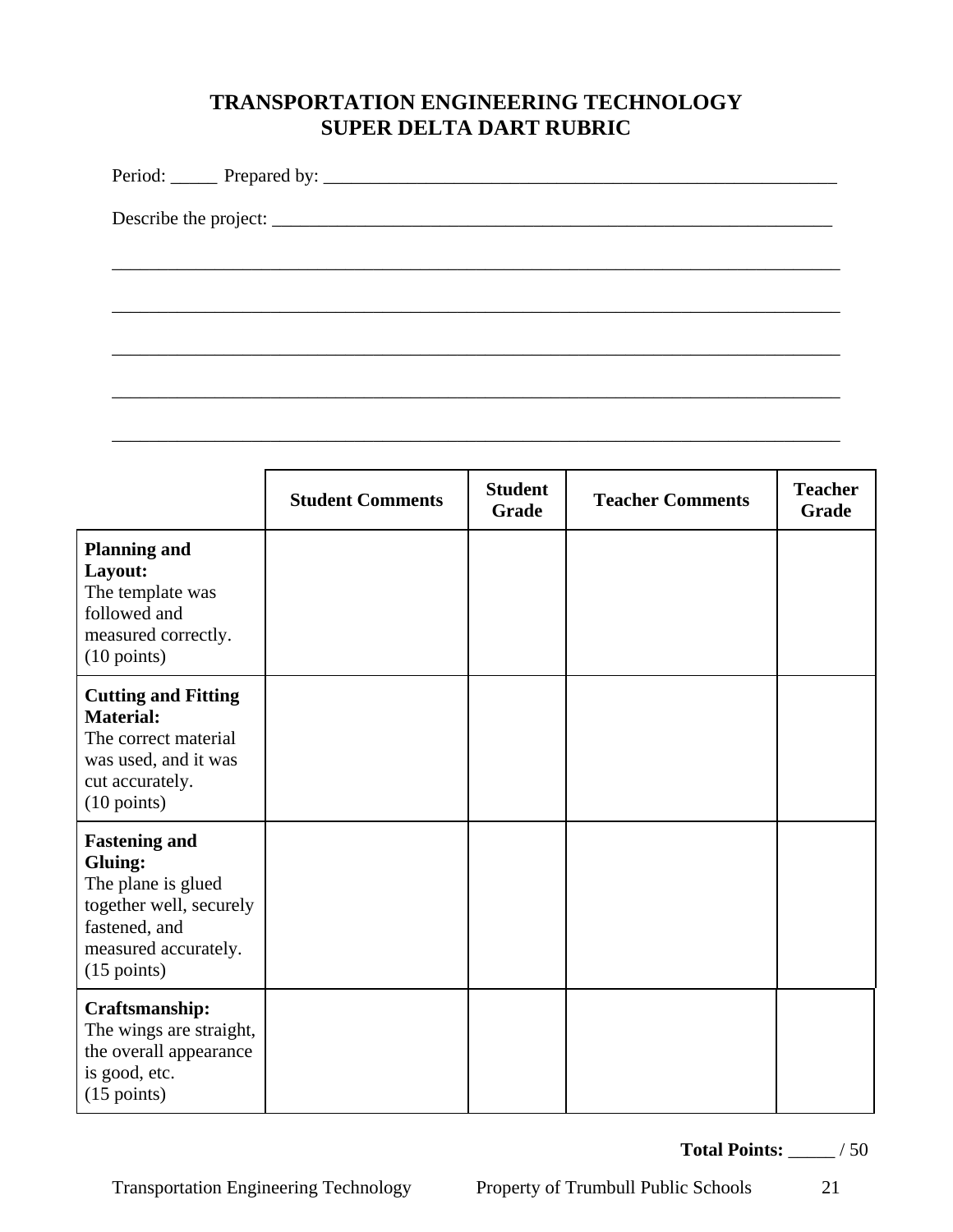## **TRANSPORTATION ENGINEERING TECHNOLOGY BUILDING A TISSUE PAPER HOT AIR BALLOON PROJECT**

**Objective:** To design and build a hot air balloon out of tissue paper that will fly using the same principle as a hot air balloon. *By heating the air inside the balloon to a warmer temperature than the cooler air around it, the hot air will rise, causing the balloon to float. As the warm air supply stops, or cools, the balloon will slowly come back down to the ground.*

Prior to constructing your balloon you are required to brainstorm and build a three-dimensional model design that you will follow during the fabrication process.



#### **Rules**:

- 1. You will be given the following construction supplies:
	- a. 14 pieces of tissue paper
	- b. 2 glue sticks
- 2. You may use all of or part of the construction supplies as needed for your design, but you may not use anything else.
- 3. There will be rulers, scissors, and a paper cutter to use during the assembly process.
- 4. We will be launching the balloons from a 4"-diameter launch tube, so the design must include a minimum circular opening of 4".
- 5. If built correctly and filled with enough hot air, all of the balloons should fly well above the height of the school building.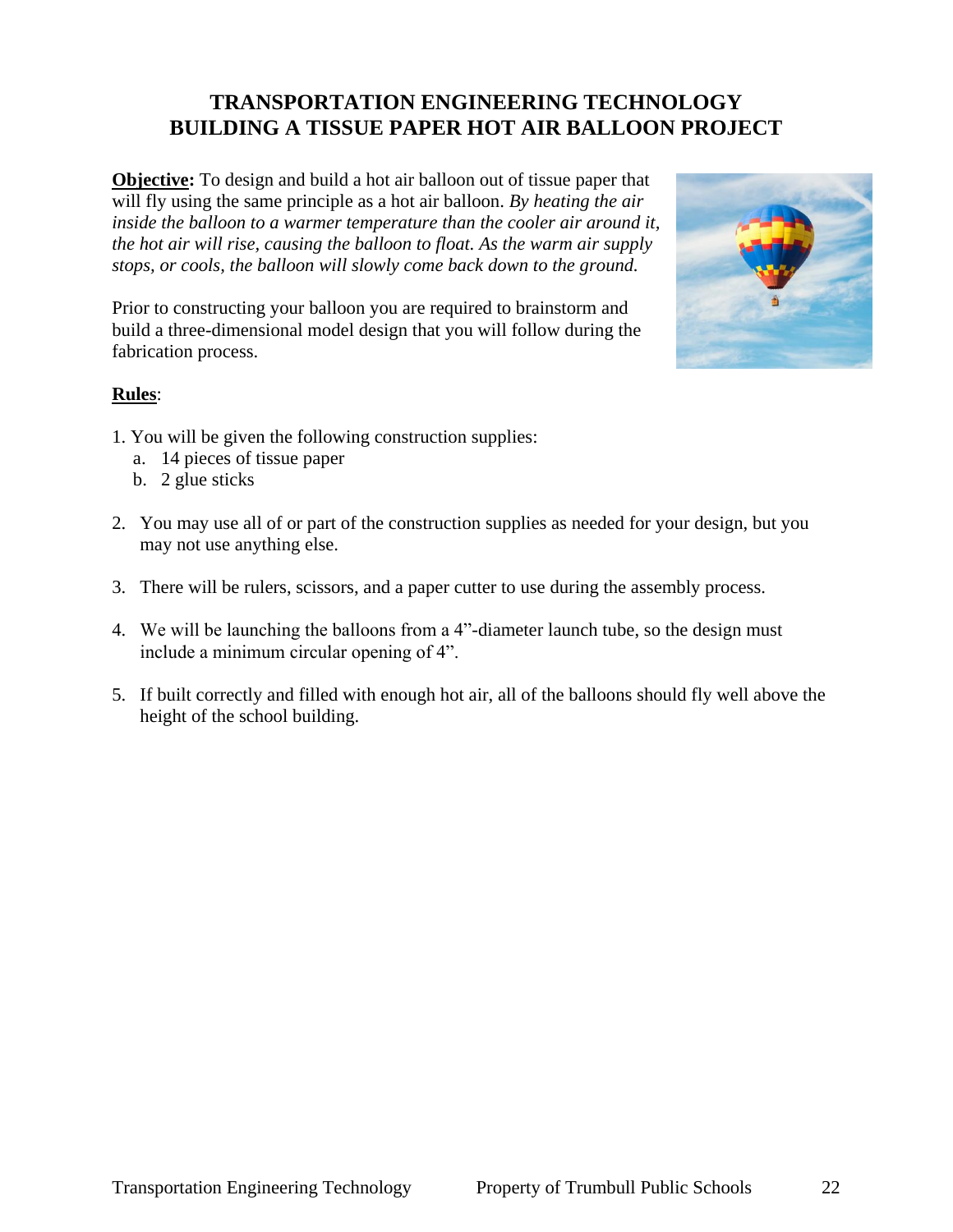## **TRANSPORTATION ENGINEERING TECHNOLOGY BUILDING A TISSUE PAPER HOT AIR BALLOON RUBRIC**

\_\_\_\_\_\_\_\_\_\_\_\_\_\_\_\_\_\_\_\_\_\_\_\_\_\_\_\_\_\_\_\_\_\_\_\_\_\_\_\_\_\_\_\_\_\_\_\_\_\_\_\_\_\_\_\_\_\_\_\_\_\_\_\_\_\_\_\_\_\_\_\_\_\_\_\_\_\_

\_\_\_\_\_\_\_\_\_\_\_\_\_\_\_\_\_\_\_\_\_\_\_\_\_\_\_\_\_\_\_\_\_\_\_\_\_\_\_\_\_\_\_\_\_\_\_\_\_\_\_\_\_\_\_\_\_\_\_\_\_\_\_\_\_\_\_\_\_\_\_\_\_\_\_\_\_\_

\_\_\_\_\_\_\_\_\_\_\_\_\_\_\_\_\_\_\_\_\_\_\_\_\_\_\_\_\_\_\_\_\_\_\_\_\_\_\_\_\_\_\_\_\_\_\_\_\_\_\_\_\_\_\_\_\_\_\_\_\_\_\_\_\_\_\_\_\_\_\_\_\_\_\_\_\_\_

\_\_\_\_\_\_\_\_\_\_\_\_\_\_\_\_\_\_\_\_\_\_\_\_\_\_\_\_\_\_\_\_\_\_\_\_\_\_\_\_\_\_\_\_\_\_\_\_\_\_\_\_\_\_\_\_\_\_\_\_\_\_\_\_\_\_\_\_\_\_\_\_\_\_\_\_\_\_

\_\_\_\_\_\_\_\_\_\_\_\_\_\_\_\_\_\_\_\_\_\_\_\_\_\_\_\_\_\_\_\_\_\_\_\_\_\_\_\_\_\_\_\_\_\_\_\_\_\_\_\_\_\_\_\_\_\_\_\_\_\_\_\_\_\_\_\_\_\_\_\_\_\_\_\_\_\_

Period: \_\_\_\_\_ Prepared by: \_\_\_\_\_\_\_\_\_\_\_\_\_\_\_\_\_\_\_\_\_\_\_\_\_\_\_\_\_\_\_\_\_\_\_\_\_\_\_\_\_\_\_\_\_\_\_\_\_\_\_\_\_\_\_

Describe the project: \_\_\_\_\_\_\_\_\_\_\_\_\_\_\_\_\_\_\_\_\_\_\_\_\_\_\_\_\_\_\_\_\_\_\_\_\_\_\_\_\_\_\_\_\_\_\_\_\_\_\_\_\_\_\_\_\_\_\_\_

|                                                                                                                                                  | <b>Student Comments</b> | <b>Student</b><br>Grade | <b>Teacher Comments</b> | <b>Teacher</b><br>Grade |
|--------------------------------------------------------------------------------------------------------------------------------------------------|-------------------------|-------------------------|-------------------------|-------------------------|
| <b>Planning and Layout:</b><br>The drawing template<br>was followed and<br>measured correctly.<br>$(10 \text{ points})$                          |                         |                         |                         |                         |
| <b>Cutting and Fitting</b><br><b>Material:</b><br>The correct material<br>was used, and it was<br>cut accurately.<br>$(10 \text{ points})$       |                         |                         |                         |                         |
| <b>Fastening and Gluing:</b><br>The balloon is glued<br>together well, and<br>securely fastened, with<br>no open seams.<br>$(15 \text{ points})$ |                         |                         |                         |                         |
| Craftsmanship:<br>The overall appearance<br>is good, and the balloon<br>flies as expected.<br>$(15 \text{ points})$                              |                         |                         |                         |                         |

**Total Points:** \_\_\_\_\_ / 50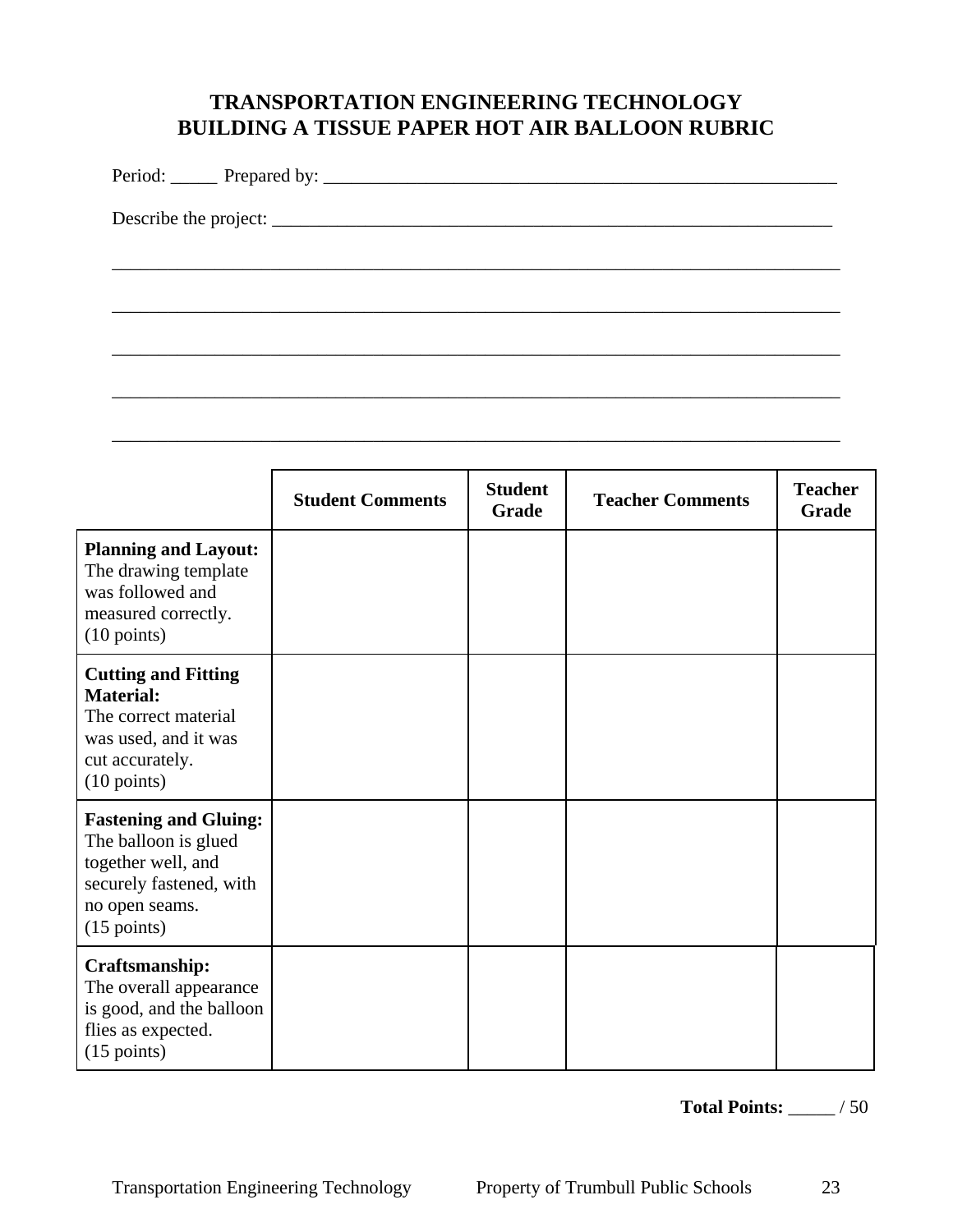## **TRANSPORTATION ENGINEERING TECHNOLOGY CO<sup>2</sup> DRAGSTER PROJECT**

**Objective:** Working individually using Internet sources, you will find three CO<sub>2</sub> dragster / CO<sub>2</sub> car designs you like. You should compile your three pictures and descriptions in a Word document, including:

- A small picture of each of the three designs.
- What specific part of each design you like, and why.

These won't necessarily have to be exact versions of what you want your own car to look like, but I want you to get multiple ideas so you can use bits and pieces of different design ideas to create your final design. When you're done, be sure to print your document with your name on it.

The following area is where your project design can be illustrated. It needs to be detailed and must include dimensions so we know the overall size and shape of your car, as we talked about yesterday while reading the "Intro Handbook."

| Side View  |          |  |  |
|------------|----------|--|--|
|            |          |  |  |
|            |          |  |  |
|            |          |  |  |
|            |          |  |  |
| Front View | Top View |  |  |
|            |          |  |  |
|            |          |  |  |
|            |          |  |  |
|            |          |  |  |